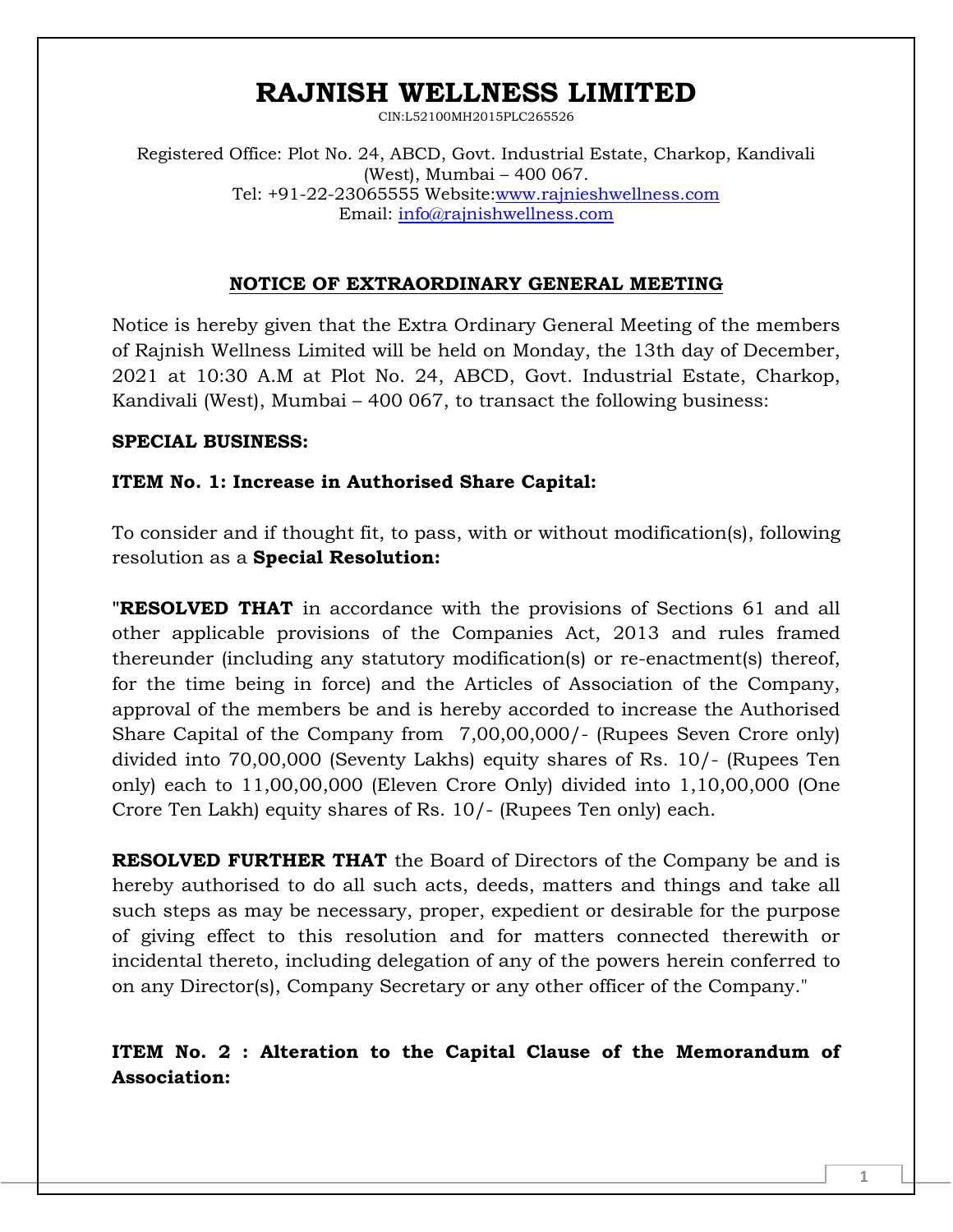To consider and if thought fit, to pass, with or without modification(s), following resolution as a **Special Resolution:**

**"RESOLVED THAT** in accordance with the provisions of Sections 13 and 61 and all other applicable provisions of the Companies Act, 2013 and rules framed thereunder (including any statutory modification(s) or re-enactment(s) thereof, for the time being in force) and the Articles of Association of the Company, approval of the members be and is hereby accorded for the alteration of the existing Clause V of the Memorandum of Association of the Company and substituted by the following as new Clause V:

### **"V. The Authorised Share Capital of the Company is Rs. 11,00,00,000/— (Rupees Eleven Crore Only) divided into**

**1,10,00,000 (One Crore Ten Lakh Only) Equity Shares of 10/- (Rupees Ten only) each."**

**RESOLVED FURTHER THAT** the Board of Directors of the Company be and is hereby authorised to do all such acts, deeds, matters and things and take all such steps as may be necessary, proper, expedient or desirable for the purpose of giving effect to this resolution and for matters connected therewith or incidental thereto, including delegation of any of the powers herein conferred to on any Director(s), Company Secretary or any other officer of the Company."

#### **ITEM No. 3: Issue of Bonus Shares**

To consider and if thought fit, to pass, with or without modification(s), following resolution as a **Special Resolution:**

**"RESOLYED THAT** pursuant to the provisions of Section 63 and other applicable provisions of the Companies Act, 2013 and the rules made thereunder, the Securities and Exchange Board of lndia (Issue of Capital and Disclosure Requirements) Regulations, 2018 and other applicable provisions of Regulations and Guidelines issued by the securities and Exchange Board of India (SEBI) and Reserve Bank of India (RBI) from time to time, the provisions of Article 43 of the Articles of Association of the Company, and pursuant to the recommendation of the Board of Directors of the Company (hereinafter referred to as "the Board", which expression sha11 be deemed to include a Committee of Directors or officer(s) of the Company duly authorized in this behalf), and subject to such approvals as may be required in this regard, approval of the Members be and is hereby accorded to the Board for capitalization of such sums standing to the credit of the free reserves and/or the securities premium account and/or the capital redemption reserve account of the Company, as may be considered necessary by the Board, for the purpose of the issue of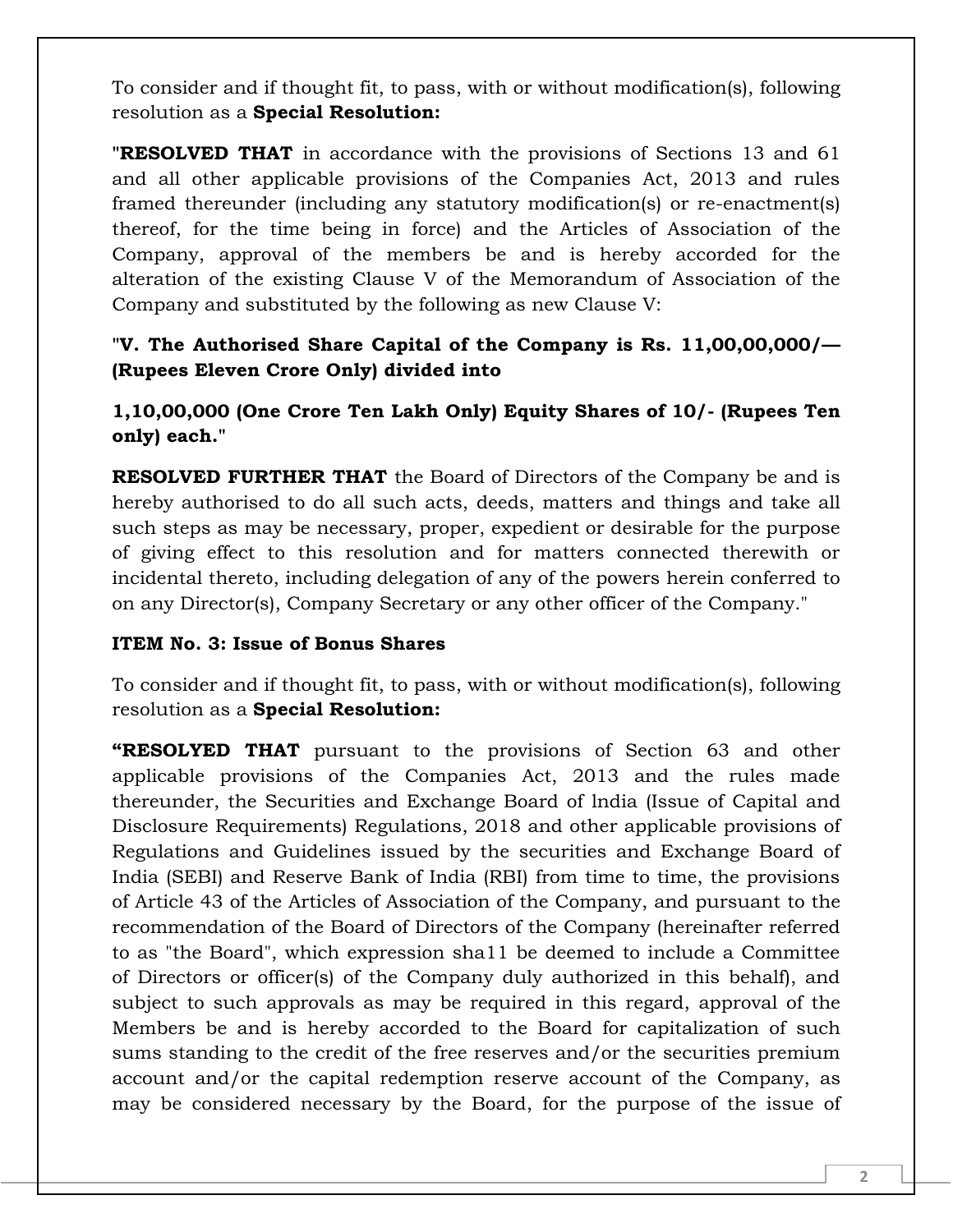bonus equity shares of Rs. 10/- each, credited as ful1y paid-up equity shares to the holders of the existing equity shares of the company in consideration of their said holding and whose names appear in the Register of Members maintained by the Company/List of Beneficial Owners as received from the National Securities Depository Limited (NSDL) and Central Depository Services (India) Limited (CDSL), on such date as may be fixed in this regard by the Board, in the proportion of 5 (Five) equity shares for every 4 (Four ) existing equity shares held by the Members.

**RESOLVED FURTHER THAT** consequent to the issue of bonus equity shares, as hereinbefore resolved, in accordance with the relevant provisions of the Memorandum of Association and Articles of Association of the Company and subject to and any other requirement under any law, approval of the Members be and is hereby accorded to the Board for the purpose of issue of bonus shares, credited as fully paid-up equity shares to the holders of the existing equity shareholders of the Company in consideration of their said holding and whose names appear on such date as may be fixed in this regard by the Board, in the proportion of 5 (Five) equity shares for every 4 (Four ) existing equity shares held by the Members.

**RESOLVED FURTHER THAT** all the members who are entitled for the fraction of Equity Shares will get the bonus equity share if the fraction is more than half (o.5), if is it lower than the half (o.5), then the member will not be entitled for the bonus equity shares on that fraction. Therefore, accordingly the number of issuance of bonus share may be reduced.

**RESOLVED FURTHER THAT** the bonus equity shares so allotted shall rank pari passu in all respects with the fully-paid up equity shares of the Company as existing on such date as may be fixed in this regard by the Board.

**RESOLVED FURTHER THAT** no allotment letter shall be issued to the allottees of Bonus Shares. With regards to shares held in Dematerialized form, Bonus shares will be credited to respective DP accounts of holders, and who hold the existing Equity Shares in physical form, certificate in respect of new Equity Shares shall be issued to the allottees.

**RESOLVED FURTHER THAT** the issue and allotment of the bonus equity shares to the extent they relate to Non-Resident Indians (NRIs), Overseas Citizen of India, Overseas Corporate Bodies (OCBs), Foreign Portfolio Investors (FPIs) and other foreign investors of the Company will be subject to the approval of the RBI, if applicable and as may be necessary.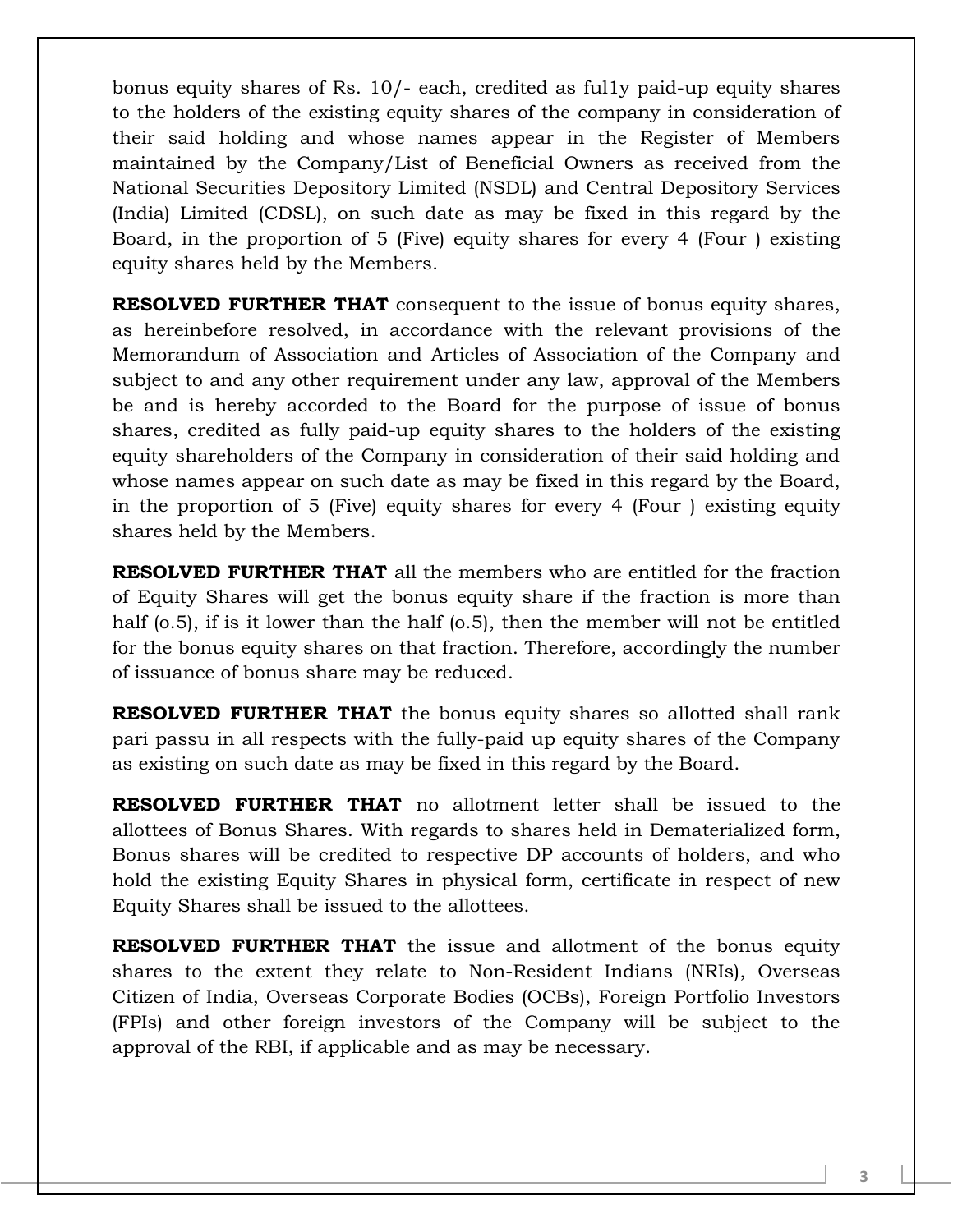**RESOLVED FURTHER THAT** the Board be and is hereby authorized to take necessary steps for listing of such bonus equity shares on the Stock Exchanges where the shares of the Company are presently listed, as per the provisions of the SEBI LODR Regulations and other applicable regulations, rules and guidelines.

**RESOLVED FURTHER THAT** for the purpose of giving effect to this resolution, the Board be and is hereby authorized to do all such acts, deeds, matters and things and to give such directions and delegate such authorities to any committee of the Board and / or to any Key Managerial Personnel of the Company, as it may in its absolute discretion deem appropriate, necessary, proper, expedient or desirable and to settle any question, difficulty or doubt, whatsoever, that may arise, with regard to issue, allotment, distribution and listing of bonus equity shares and its decision shall be final and binding."

**By order of the Board For Rajnish Wellness Limited**

**Sd/- Mr. Rajnishkumar Surendra Prasad Singh Chairman & Managing Director DIN - 07192704**

Date: 13th November, 2021 Place: Mumbai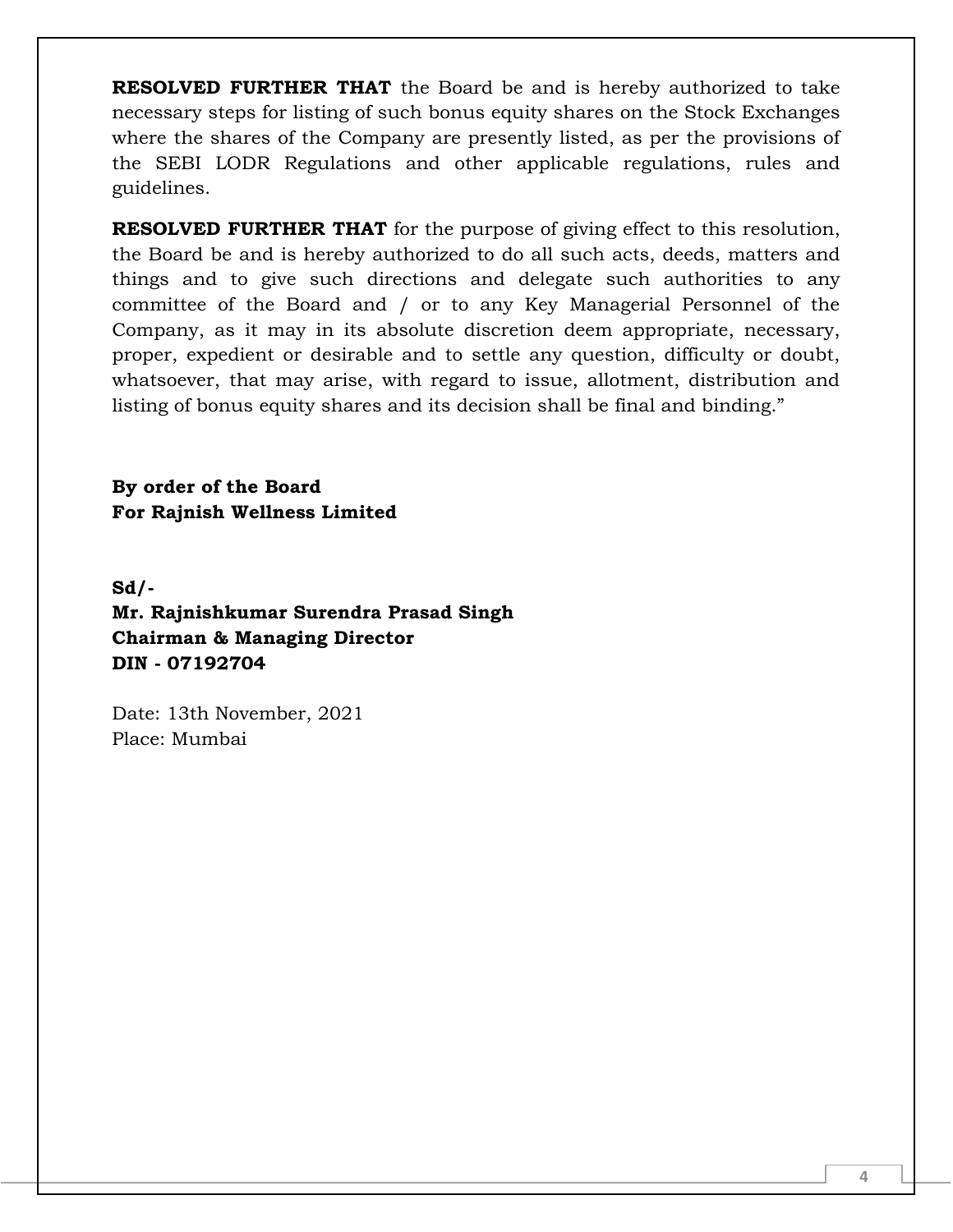#### **NOTES:**

- 1. A shareholder entitled to attend and vote at the Extraordinary General Meeting (EGM) is entitled to appoint a proxy to attend and vote on poll on behalf of him and the proxy need not be a member of the Company. The instrument of proxy in order to be effective, must be deposited at the Corporate Office of the Company, duly completed and signed, not less than 48 hours before the commencement of meeting. A person can act as proxy on behalf of shareholders not exceeding fifty (50) in number and holding in aggregate not more than 10% of the total share capital of the company.
- 2. In line with the various circulars of MCA, the Notice of EGM is being sent only through electronic mode to those Shareholders whose valid e-mail addresses are registered with the Company/ Depositories. Shareholder may note that Notice of EGM has been uploaded on the website of the Company at www.rajnishwellness.com.
- 3. Corporate shareholders intending to send their authorized representatives to attend the EGM are requested to send a certified copy of the board resolution authorizing their representative to attend and vote on their behalf at the EGM.
- 4. During the period beginning 24 hours before the time fixed for the commencement of the meeting and ending with the conclusion of the meeting, a member would be entitled to inspect the proxies lodged with the Company, at any time during the business hours of the Company, provided that not less than three days of notice in writing is given to the Company.
- 5. The register of directors and key managerial personnel and their shareholding maintained under Section 170 of the Companies Act, 2013, and the register of contracts or arrangements in which directors are interested, maintained under Section 189 of the Companies Act, 2013, will be available for inspection by the members at the EGM.
- 6. The cutoff date for dispatch of EOGM Notice to shareholders is **12th November 2021**.
- 7. The Register of Members and the Share Transfer Books of the Company will remain closed from, **4th December 2021** to **13th December 2021** (both days inclusive) for the purpose of Extraordinary General Meeting and Issue of Bonus Shares.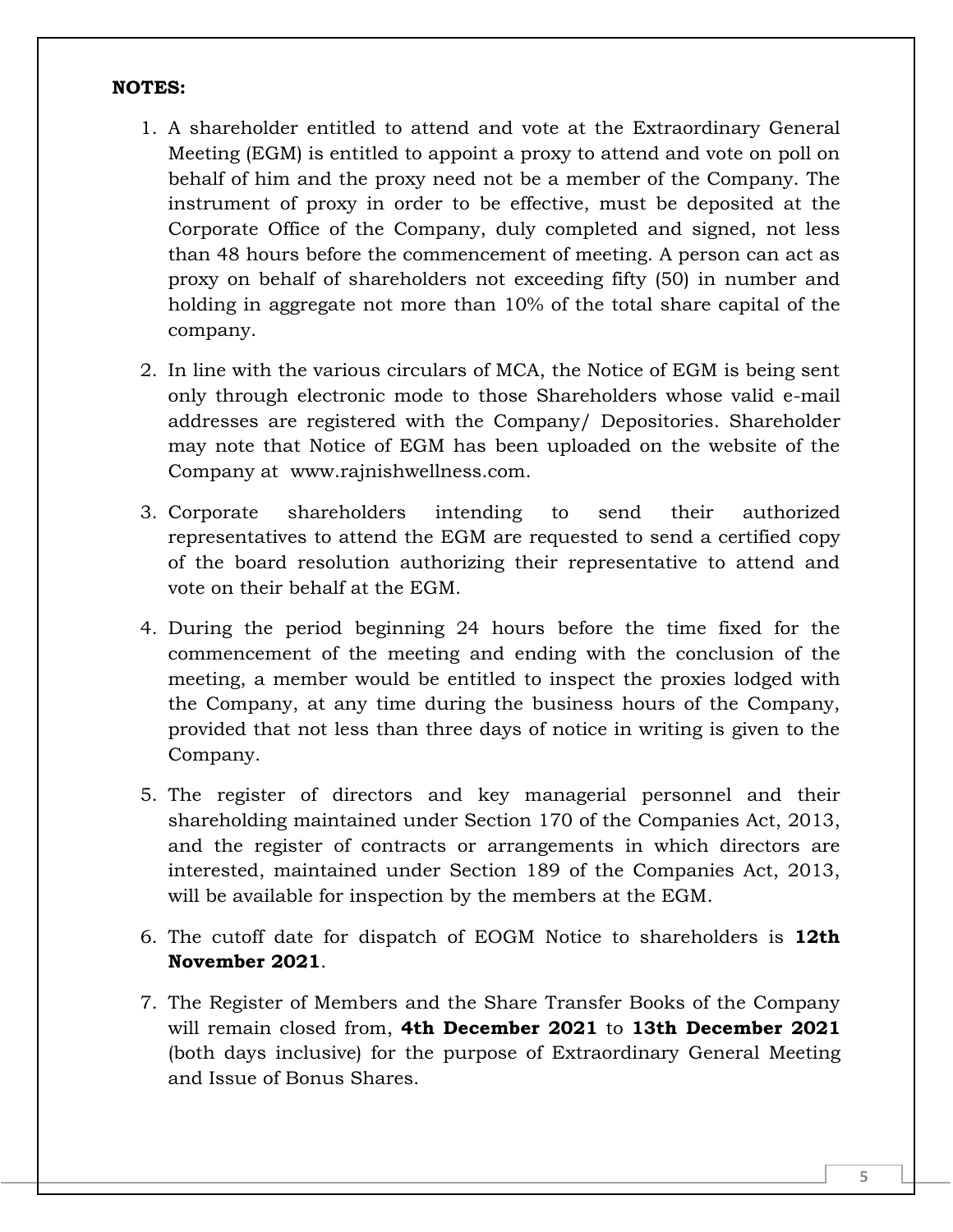- 8. The record date for determining the eligibility of the members to receive the said bonus shares will be 3rd December, 2021.
- 9. Notice of the EGM is also being sent through electronic mode to those Members whose email address is registered with the Company/ Depositories. Members may note that the Notice will also be available on the Company's website https://rajnishwellness.com/ website of the Stock Exchange, i.e on BSE Limited at www.bseindia.com. For receiving all communication from the Company electronically members are requested to register/update their email addresses with the relevant Depository Participant.
- 10. Pursuant to section 108 of the Companies Act, 2013, read with rules 20 of the Companies (Management and Administration) Rules, 2014 and regulation 44 of the SEBI (Listing Obligations and Disclosure Requirements) Regulations, 2015, the Company is pleased to offer voting by electronic means to the members to cast their votes electronically on all resolutions set forth in this notice. The detailed instructions for evoting are given separately.
- 11. Shareholders/proxies are requested to bring their copies of the Notice to the EGM and the attendance slip duly filled in for attending the EGM.
- 12. Shareholders are requested to intimate, immediately, any change in their address or bank mandates to their depository participants with whom they are maintaining their demat accounts.
- 13. SEBI has mandated the submission of Permanent Account Number (PAN) by every participant in securities market. Members holding shares in electronic form are, therefore, requested to submit their PAN to their depository participants with whom they are maintaining their demat accounts.
- 14. Pursuant to section 72 of the Companies Act, 2013, members are entitled to make a nomination in respect of shares held by them. Members desirous of making a nomination, pursuant to the Rule 19(1) of the Companies (Share Capital and Debentures) Rules, 2014 are requested to send their requests in Form No. SH-13 to the Registrar and Transfer Agent of the Company. Further, members desirous of cancelling / varying nomination pursuant to the Rule 19(9) of the Companies (Share Capital and Debentures) Rules, 2014, are requested to send their requests in Form No. SH- 14, to the Registrar and Transfer Agent of the Company.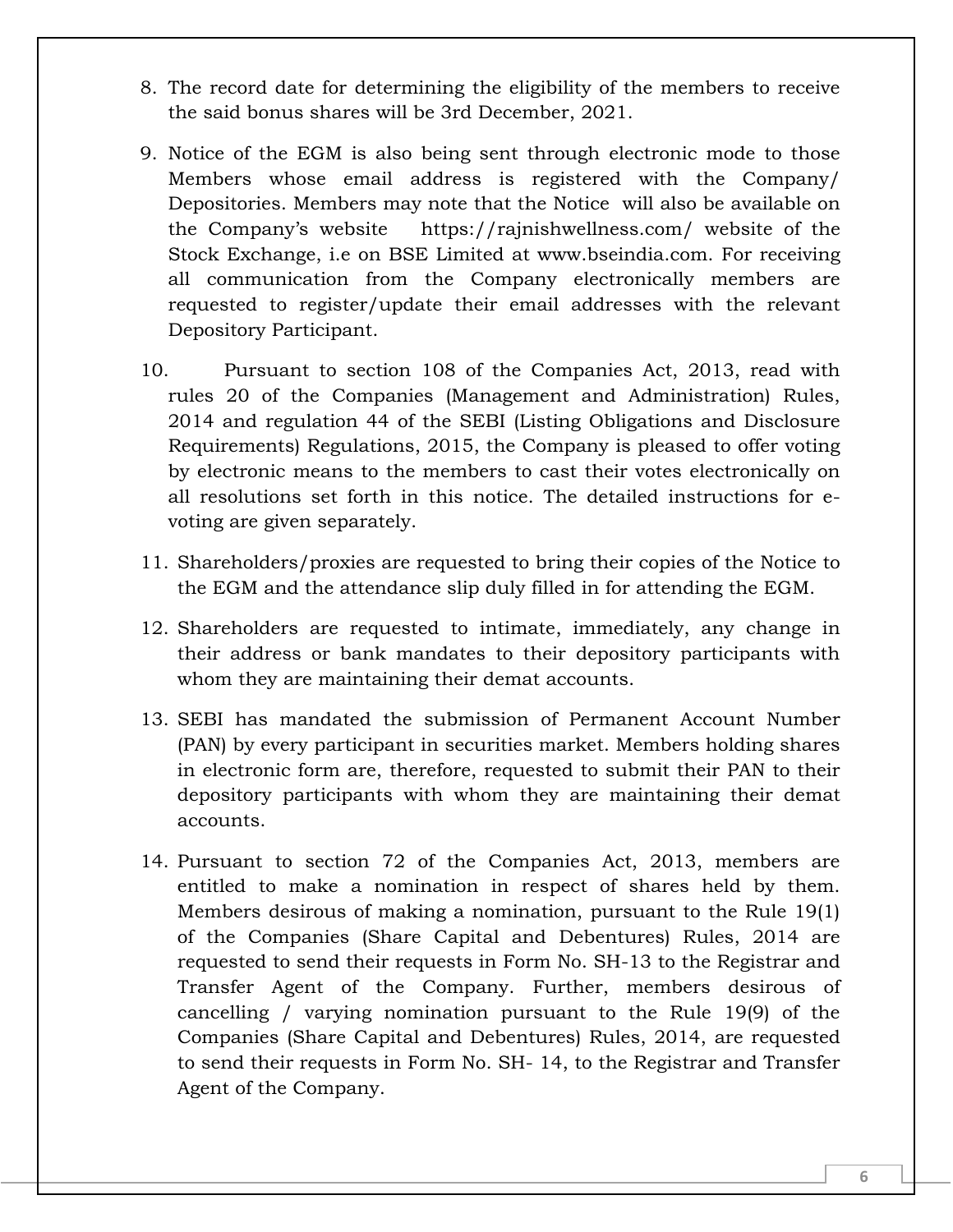- 15. All documents referred to in the accompanying notice will be available for inspection at the corporate office of the company during business hours on all working days up to the date of declaration of the result of the EGM of the Company.
- 16. In case of joint holders attending the EGM, the shareholder whose name appears as the first holder in the order of name appears as per the Register of Members of the Company will be entitled to vote.
- 17. The Route map to the venue of the EGM is published in the Notice.
- 18. Members can opt for one mode of voting i.e. either by physical ballot or through e-voting. If Members opt for e-voting then do not vote by Physical Ballot or vice versa. However, in case Members cast their vote both by Physical Ballot and e-voting, then voting done through e-voting shall prevail and voting done by Physical Ballot will be treated as invalid.

### **GUIDELINES FOR ELECTRONIC VOTING:**

Pursuant to provisions of Section 108 of the Companies Act, 2013, Rule 20 of the Companies (Management and Administration) Rules, 2014 and Regulation 44 of SEBI (LODR) Regulations, 2015, the Company is pleased to provide evoting facility to the shareholders to cast their vote on all resolutions set forth in the notice convening the Extraordinary General Meeting (EGM) to be held on **Monday, 13th December 2021, at 10:30 A.M.** The Company has engaged the services of National Securities Depository Limited (NSDL) to provide the evoting facility.

The Members whose names appear in the Register of Members / List of Beneficial Owners as on **3rd December 2021** (cut-off date), are entitled to vote on the resolutions set forth in this Notice. The e-voting period will commence on **Friday, 10th December 2021** at 9.00 a.m. and will end on **Sunday, 12th December 2021** at 5.00 p.m. During this period, shareholders of the Company, as on the cutoff date may cast their vote electronically.

The e-voting module shall be disabled by NSDL for voting thereafter. Members will not be able to cast their votes electronically beyond the date and time mentioned above. The Company has appointed M/s Jaymin Modi & Co, Practicing Company Secretaries Firm, Mumbai, to act as the Scrutinizer, to scrutinize the electronic voting process and poll at the Extraordinary General Meeting (EGM) in fair and transparent manner.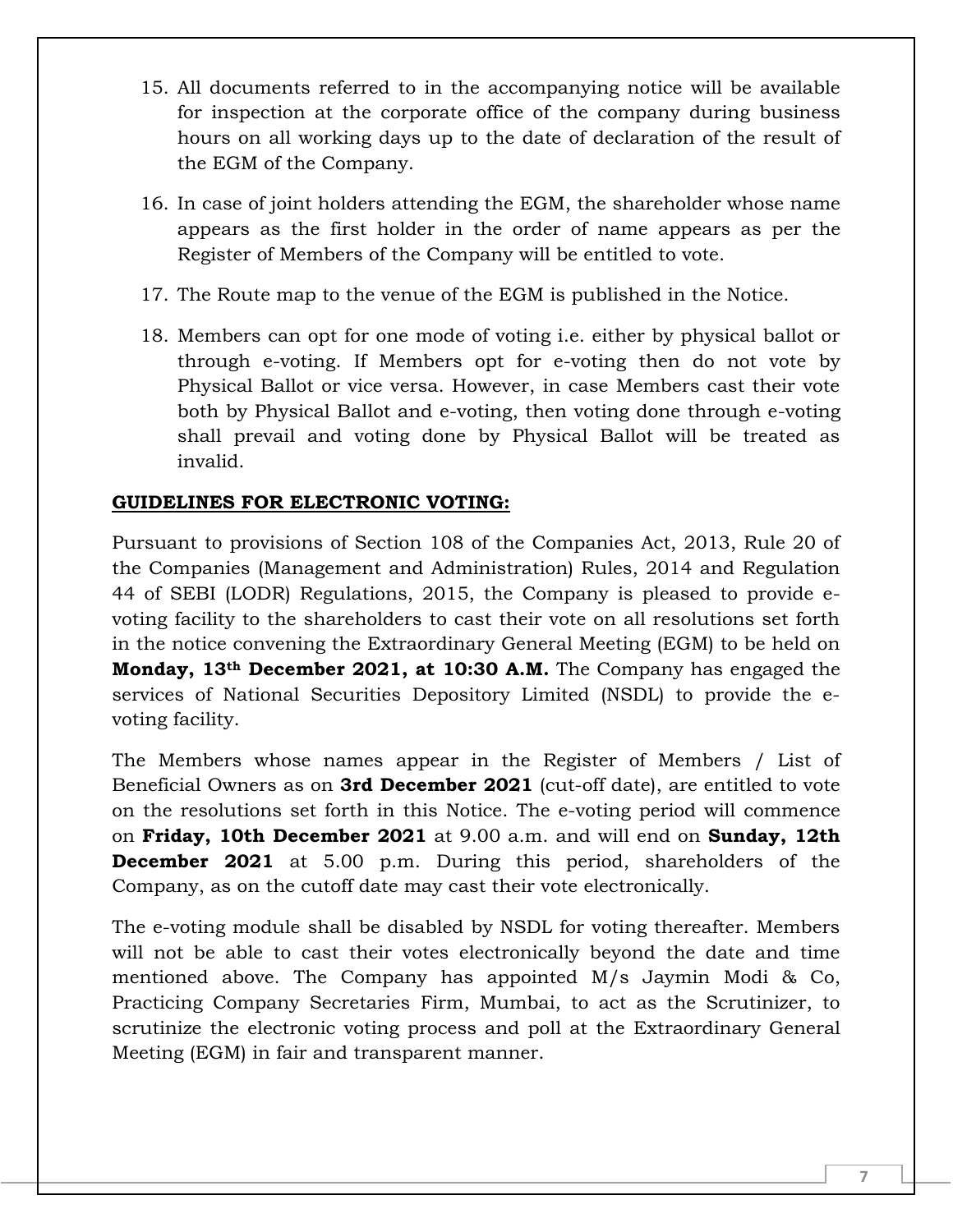The members desiring to vote through electronic mode may refer to the detailed procedure on e-voting given hereunder. The shareholders who have cast their vote by remote e-voting prior to the EGM may also attend the EGM but will not be entitled to cast their vote again. The facility for voting through ballot paper will be made available at the EGM venue and the shareholders attending the EGM, who have not cast their vote by remote e-voting will be able to exercise their right at the EGM venue through ballot paper.

The Scrutinizer shall immediately after the conclusion of voting at the meeting, first count the votes casted at the meeting, thereafter unblock the votes casted through remote e-voting in the presence of at least 2 witnesses not in the employment of the Company and make, not later than 2 days of conclusion of the meeting and after scrutinizing such votes received shall make a Scrutinizer's report of the votes cast in favor or against or invalid votes in connection with the resolution(s) mentioned in the Notice of the Meeting and submit the same forthwith to the Chairman of the Company.

The Results along with Scrutinizer's report shall be declared on the website of the Company and be placed on the Stock Exchanges. The Resolutions shall be deemed to be passed, if approved, on the date of EGM.

# **THE INSTRUCTIONS FOR MEMBERS FOR REMOTE E-VOTING ARE AS UNDER:-**

**The remote e-voting period begins on 10.12.2021 at 09:30 A.M. and ends on 12.12.2021 at 05:00 P.M. The remote e-voting module shall be disabled by NSDL for voting thereafter. The Members, whose names appear in the Register of Members / Beneficial Owners as on the record date (cut-off date) i.e. 3rd December, 2021 may cast their vote electronically.** 

#### **How do I vote electronically using NSDL e-Voting system?**

*The way to vote electronically on NSDL e-Voting system consists of "Two Steps" which are mentioned below:*

#### **Step 1: Access to NSDL e-Voting system**

# **A) Login method for e-Voting for Individual shareholders holding securities in demat mode**

In terms of SEBI circular dated December 9, 2020 on e-Voting facility provided by Listed Companies, Individual shareholders holding securities in demat mode are allowed to vote through their demat account maintained with Depositories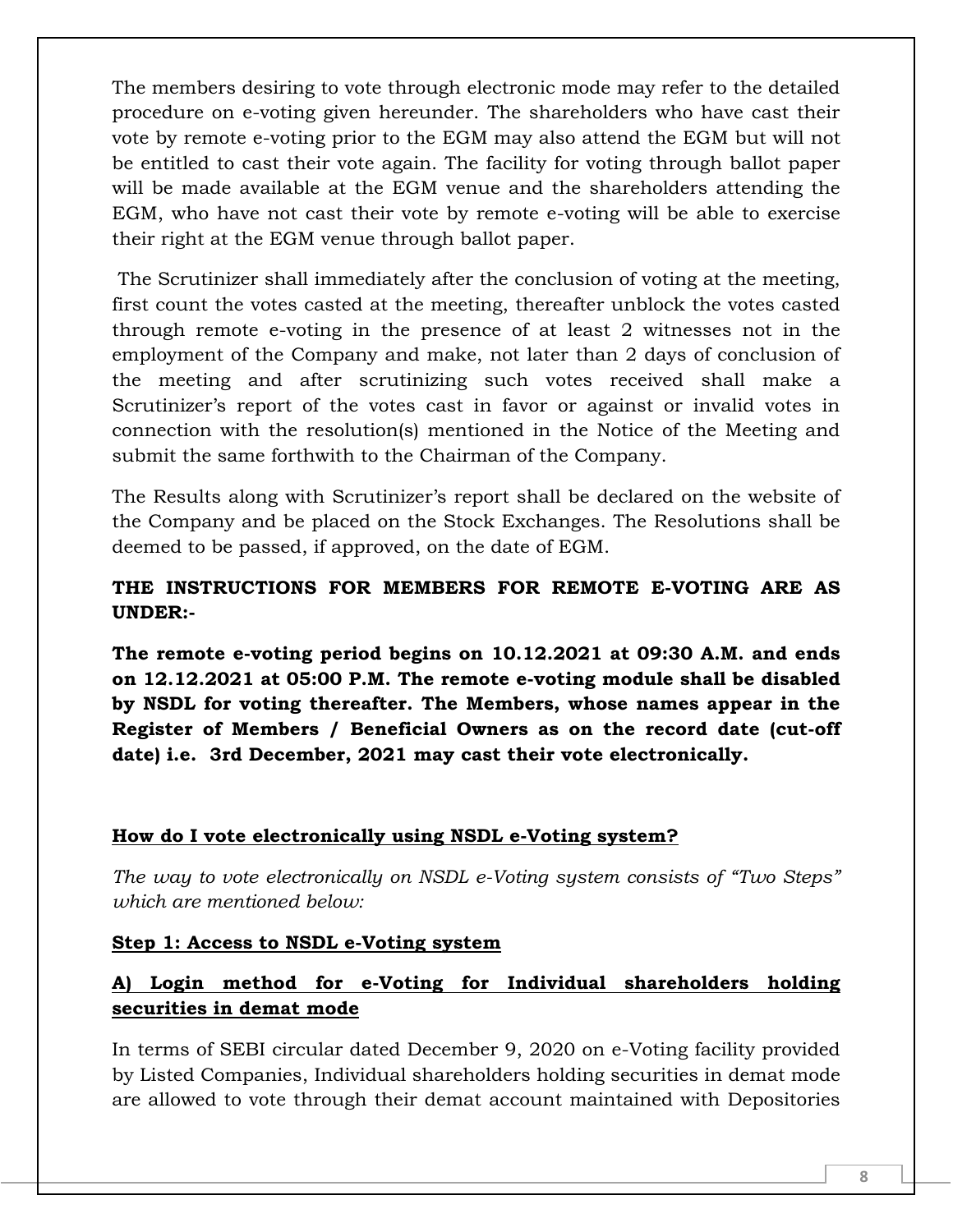and Depository Participants. Shareholders are advised to update their mobile number and email Id in their demat accounts in order to access e-Voting facility.

Login method for Individual shareholders holding securities in demat mode is given below:

| Type                                                   | of Login Method                                                                                                                                                                                                                                                                                                                                                                                                                                                                                                                                                                                                                                                                                                                                                             |
|--------------------------------------------------------|-----------------------------------------------------------------------------------------------------------------------------------------------------------------------------------------------------------------------------------------------------------------------------------------------------------------------------------------------------------------------------------------------------------------------------------------------------------------------------------------------------------------------------------------------------------------------------------------------------------------------------------------------------------------------------------------------------------------------------------------------------------------------------|
| shareholders                                           |                                                                                                                                                                                                                                                                                                                                                                                                                                                                                                                                                                                                                                                                                                                                                                             |
| Individual<br>Shareholders<br>holding<br>securities in | 1. Existing <b>IDeAS</b> user can visit the e-Services website of NSDL<br>Viz. https://eservices.nsdl.com either on a Personal Computer<br>or on a mobile. On the e-Services home page click on the<br>"Beneficial Owner" icon under "Login" which is available                                                                                                                                                                                                                                                                                                                                                                                                                                                                                                             |
| demat mode<br>with NSDL.                               | under 'IDeAS' section, this will prompt you to enter your<br>and<br>Password.<br>After<br>ID<br>successful<br>existing<br>User<br>authentication, you will be able to see e-Voting services under<br>Value added services. Click on "Access to e-Voting" under e-<br>Voting services and you will be able to see e-Voting page. Click<br>on company name or e-Voting service provider i.e. NSDLand<br>you will be re-directed to e-Voting website of NSDL for casting<br>your vote during the remote e-Voting period.                                                                                                                                                                                                                                                       |
|                                                        | 2. If you are not registered for IDeAS e-Services, option to<br>register is available at https://eservices.nsdl.com.<br>Select<br>Online<br>for<br><b>IDeAS</b><br>Portal"<br>click<br>"Register<br><b>or</b><br>at<br>https://eservices.nsdl.com/SecureWeb/IdeasDirectReg.jsp                                                                                                                                                                                                                                                                                                                                                                                                                                                                                              |
|                                                        | 3. Visit the e-Voting website of NSDL. Open web browser by<br>typing the following URL: https://www.evoting.nsdl.com/<br>either on a Personal Computer or on a mobile. Once the home<br>page of e-Voting system is launched, click on the icon "Login"<br>which is available under 'Shareholder/Member' section. A new<br>screen will open. You will have to enter your User ID (i.e. your<br>sixteen digit demat account number hold with NSDL),<br>Password/OTP and a Verification Code as shown on the<br>screen. After successful authentication, you will be redirected<br>to NSDL Depository site wherein you can see e-Voting page.<br>Click on company name or e-Voting service provider i.e.<br><b>NSDL</b> and you will be redirected to e-Voting website of NSDL |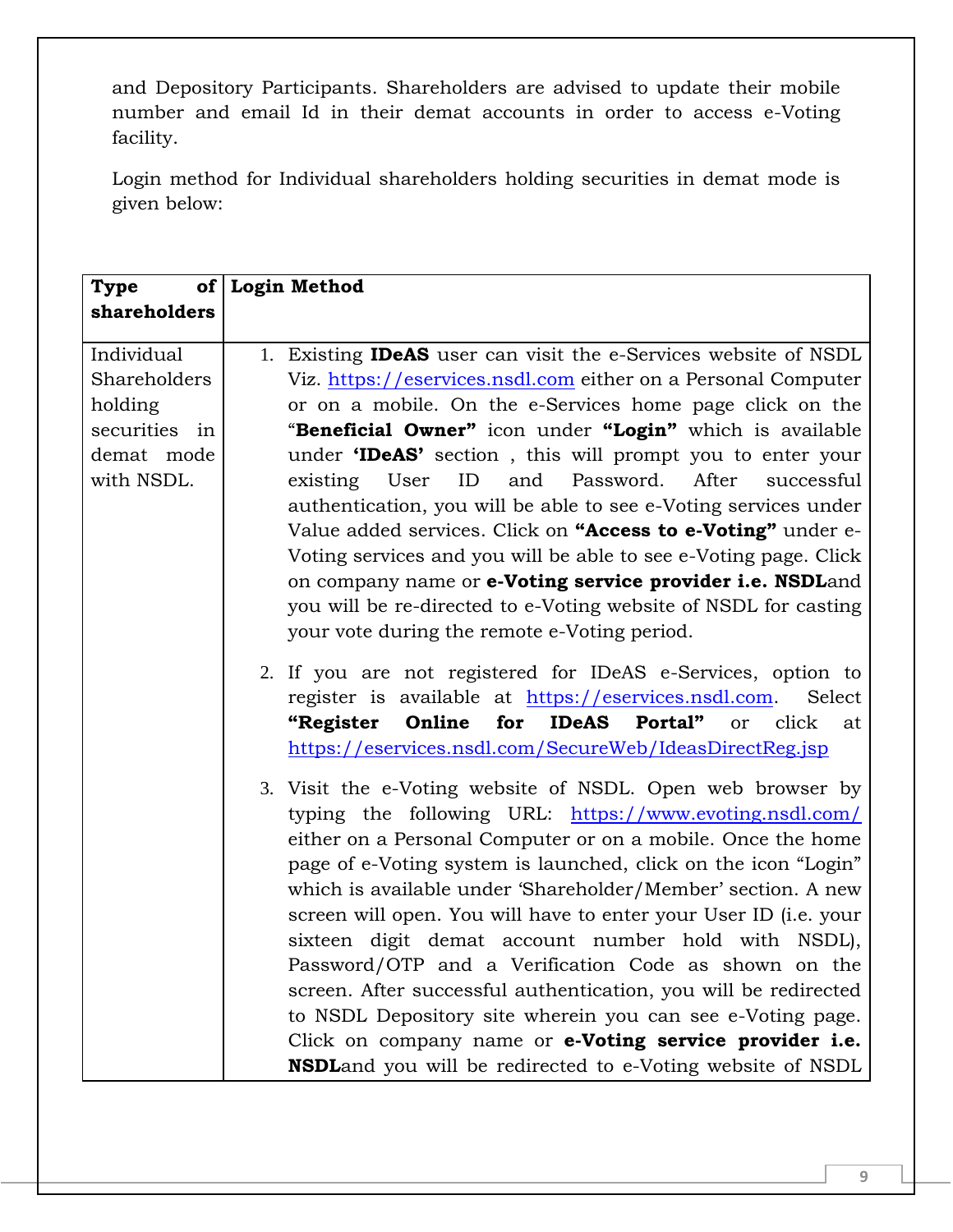|                                                                                   | for casting your vote during the remote e-Voting period.                                                                                                                                                                                                                                                                                                                                                                                               |
|-----------------------------------------------------------------------------------|--------------------------------------------------------------------------------------------------------------------------------------------------------------------------------------------------------------------------------------------------------------------------------------------------------------------------------------------------------------------------------------------------------------------------------------------------------|
|                                                                                   | 4. Shareholders/Members can also download NSDL Mobile App<br>"NSDL Speede" facility by scanning the QR code mentioned<br>below for seamless voting experience.                                                                                                                                                                                                                                                                                         |
|                                                                                   | <b>NSDL Mobile App is available on</b>                                                                                                                                                                                                                                                                                                                                                                                                                 |
|                                                                                   | Google Play<br>$\bigstar$ App Store                                                                                                                                                                                                                                                                                                                                                                                                                    |
|                                                                                   |                                                                                                                                                                                                                                                                                                                                                                                                                                                        |
| Individual<br>Shareholders<br>holding<br>securities in<br>demat mode<br>with CDSL | 1. Existing users who have opted for Easi / Easiest, they can<br>login through their user id and password. Option will be made<br>available to reach e-Voting page without any further<br>authentication. The URL for users to login to Easi / Easiest<br>arehttps://web.cdslindia.com/myeasi/home/loginor<br>www.cdslindia.com and click on New System Myeasi.                                                                                        |
|                                                                                   | 2. After successful login of Easi/Easiest the user will be also able<br>to see the E Voting Menu. The Menu will have links of <b>e</b> -<br>Voting service provider i.e. NSDL. Click on NSDL to cast<br>your vote.                                                                                                                                                                                                                                     |
|                                                                                   | 3. If the user is not registered for Easi/Easiest, option to<br>available<br>register<br>is<br>at<br>https://web.cdslindia.com/myeasi/Registration/EasiRegistrat<br>ion                                                                                                                                                                                                                                                                                |
|                                                                                   | 4. Alternatively, the user can directly access e-Voting page by<br>providing demat Account Number and PAN No. from a link in<br>www.cdslindia.com home page. The system will authenticate<br>the user by sending OTP on registered Mobile & Email as<br>recorded<br>demat<br>Account.<br>After<br>in<br>the<br>successful<br>authentication, user will be provided links for the respective<br>ESP i.e. <b>NSDL</b> where the e-Voting is in progress. |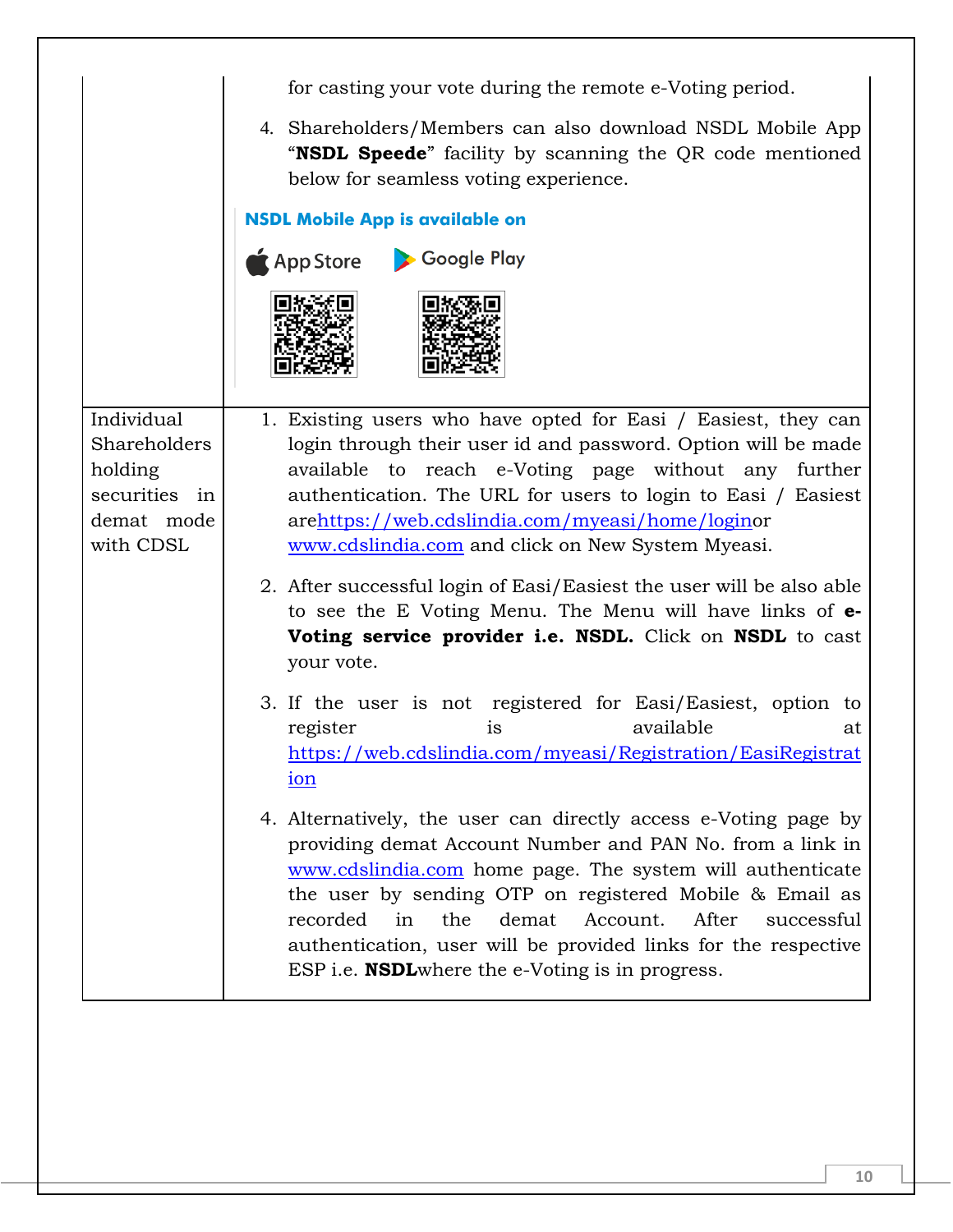| Individual   | You can also login using the login credentials of your demat account            |
|--------------|---------------------------------------------------------------------------------|
| Shareholders | through your Depository Participant registered with NSDL/CDSL for               |
| (holding)    | e-Voting facility. upon logging in, you will be able to see e-Voting            |
|              | securities in option. Click on e-Voting option, you will be redirected to       |
|              | demat mode)   NSDL/CDSL Depository site after successful authentication,        |
|              | login through wherein you can see e-Voting feature. Click on company name or e- |
| their        | Voting service provider i.e. NSDL and you will be redirected to e-              |
| depository   | Voting website of NSDL for casting your vote during the remote e-               |
| participants | Voting period                                                                   |
|              |                                                                                 |

**Important note:** Members who are unable to retrieve User ID/ Password are advised to use Forget User ID and Forget Password option available at abovementioned website.

**Helpdesk for Individual Shareholders holding securities in demat mode for any technical issues related to login through Depository i.e. NSDL and CDSL.**

| Login type                                                  | <b>Helpdesk details</b>                                                                                                                                                                           |
|-------------------------------------------------------------|---------------------------------------------------------------------------------------------------------------------------------------------------------------------------------------------------|
| Individual<br>holding securities in demat<br>mode with NSDL | Shareholders   Members facing any technical issue in login<br>can contact NSDL helpdesk by sending a<br>request at evoting@nsdl.co.inor call at toll<br>free no.: 1800 1020 990 and 1800 22 44 30 |
| Individual<br>holding securities in demat                   | Shareholders   Members facing any technical issue in login<br>can contact CDSL helpdesk by sending a                                                                                              |
| mode with CDSL                                              | request<br>at<br>helpdesk.evoting@cdslindia.com or<br>contact<br>at 022-23058738 or 022-23058542-43                                                                                               |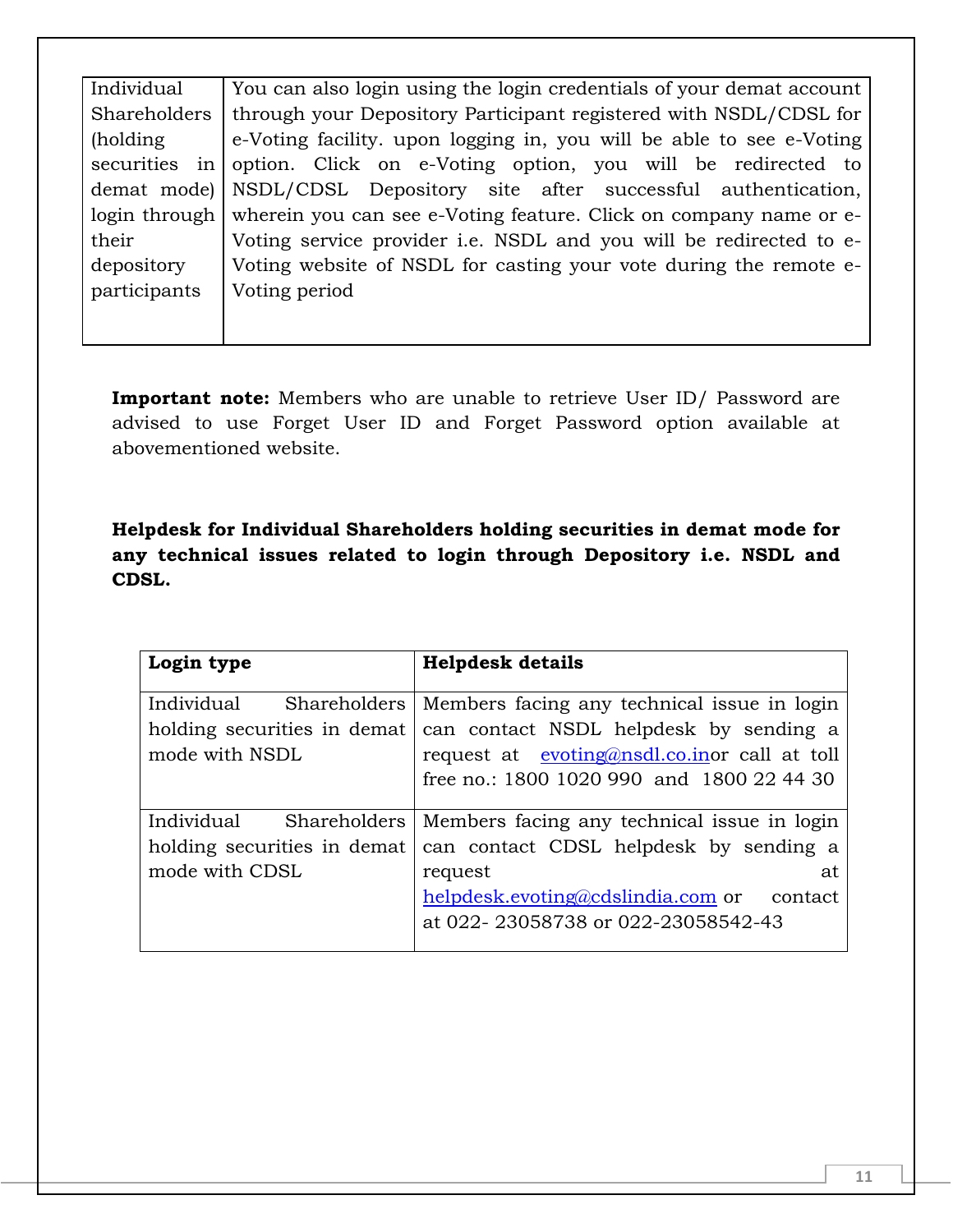**B) Login Method for e-Voting shareholders other than Individual shareholders holding securities in demat mode and shareholders holding securities in physical mode.**

#### **How to Log-in to NSDL e-Voting website?**

- 1. Visit the e-Voting website of NSDL. Open web browser by typing the following URL: <https://www.evoting.nsdl.com/> either on a Personal Computer or on a mobile.
- 2. Once the home page of e-Voting system is launched, click on the icon "Login" which is available under 'Shareholder/Member' section.
- 3. A new screen will open. You will have to enter your User ID, your Password/OTP and a Verification Code as shown on the screen.

*Alternatively, if you are registered for NSDL eservices i.e. IDEAS, you can login at <https://eservices.nsdl.com/> with your existing IDEAS login. Once you log-in to NSDL eservices after using your log-in credentials, click on e-Voting and you can proceed to Step 2 i.e. Cast your vote electronically.*

4. Your User ID details are given below :

| Manner of holding shares i.e.   Your User ID is:<br>Demat (NSDL or CDSL) or<br>Physical |                                                                      |
|-----------------------------------------------------------------------------------------|----------------------------------------------------------------------|
| a) For Members who hold shares                                                          | 8 Character DP ID followed by 8                                      |
| in demat account with NSDL.                                                             | Digit Client ID                                                      |
|                                                                                         | For example if your DP ID is<br>IN300*** and Client ID is $12******$ |
|                                                                                         | then your user ID is                                                 |
|                                                                                         | $IN300***12******$                                                   |
| b) For Members who hold shares                                                          | 16 Digit Beneficiary ID                                              |
| in demat account with CDSL.                                                             |                                                                      |
|                                                                                         | For example if your Beneficiary                                      |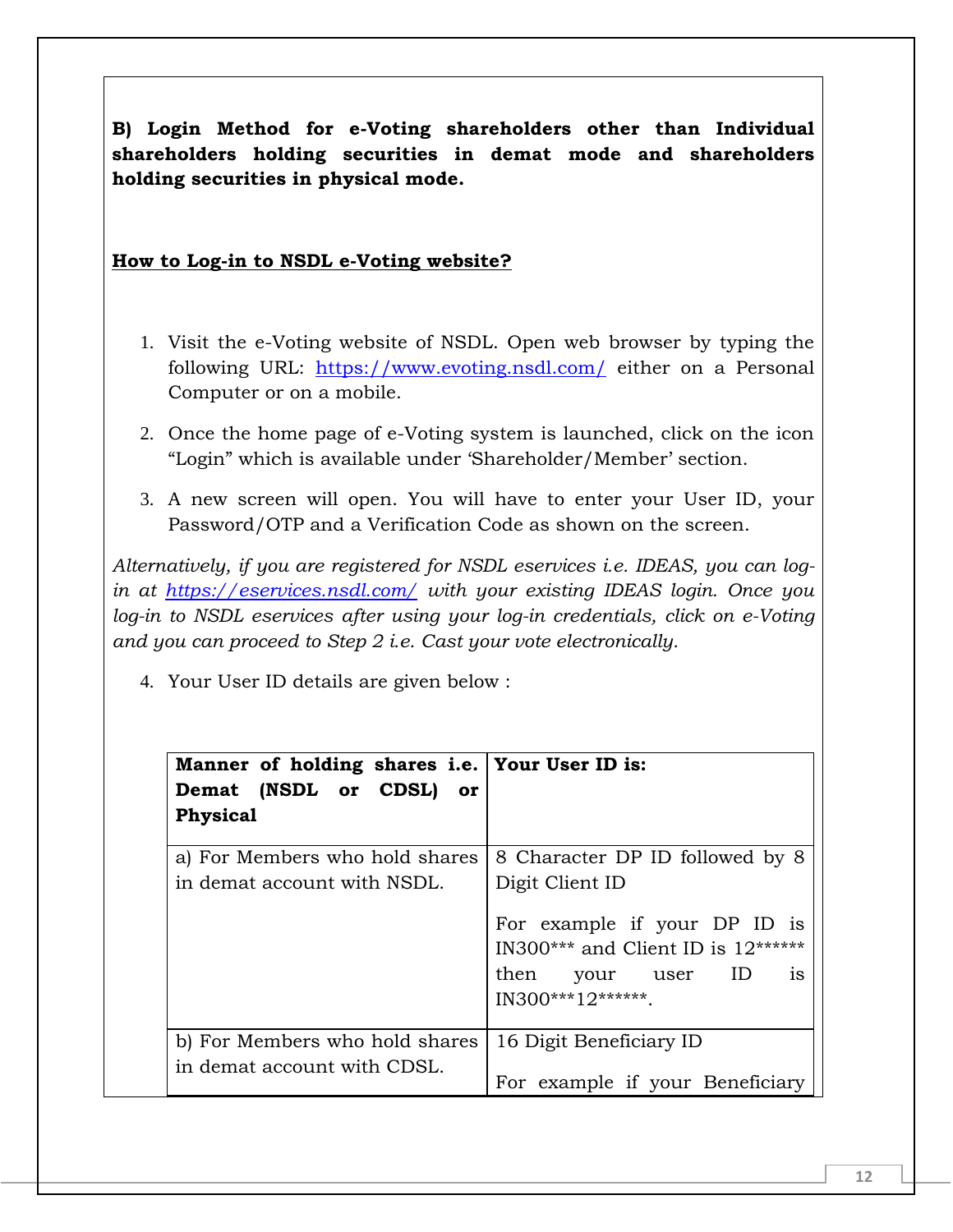|                               | ID is $12****************$<br>then your                                                         |
|-------------------------------|-------------------------------------------------------------------------------------------------|
|                               | user ID is $12****************$                                                                 |
|                               |                                                                                                 |
| c) For Members holding shares | EVEN Number followed by Folio                                                                   |
| in Physical Form.             | Number registered with the                                                                      |
|                               | company                                                                                         |
|                               | For example if folio number is<br>$001***$ and EVEN is 101456 then<br>user ID is $101456001***$ |

- 5. Password details for shareholders other than Individual shareholders are given below:
	- a) If you are already registered for e-Voting, then you can user your existing password to login and cast your vote.
	- b) If you are using NSDL e-Voting system for the first time, you will need to retrieve the 'initial password' which was communicated to you. Once you retrieve your 'initial password', you need to enter the 'initial password' and the system will force you to change your password.
	- c) How to retrieve your 'initial password'?
		- (i) If your email ID is registered in your demat account or with the company, your 'initial password' is communicated to you on your email ID. Trace the email sent to you from NSDL from your mailbox. Open the email and open the attachment i.e. a .pdf file. Open the .pdf file. The password to open the .pdf file is your 8 digit client ID for NSDL account, last 8 digits of client ID for CDSL account or folio number for shares held in physical form. The .pdf file contains your 'User ID' and your 'initial password'.
		- (ii) If your email ID is not registered, please follow steps mentioned below in **process for those shareholders whose email ids are not registered.**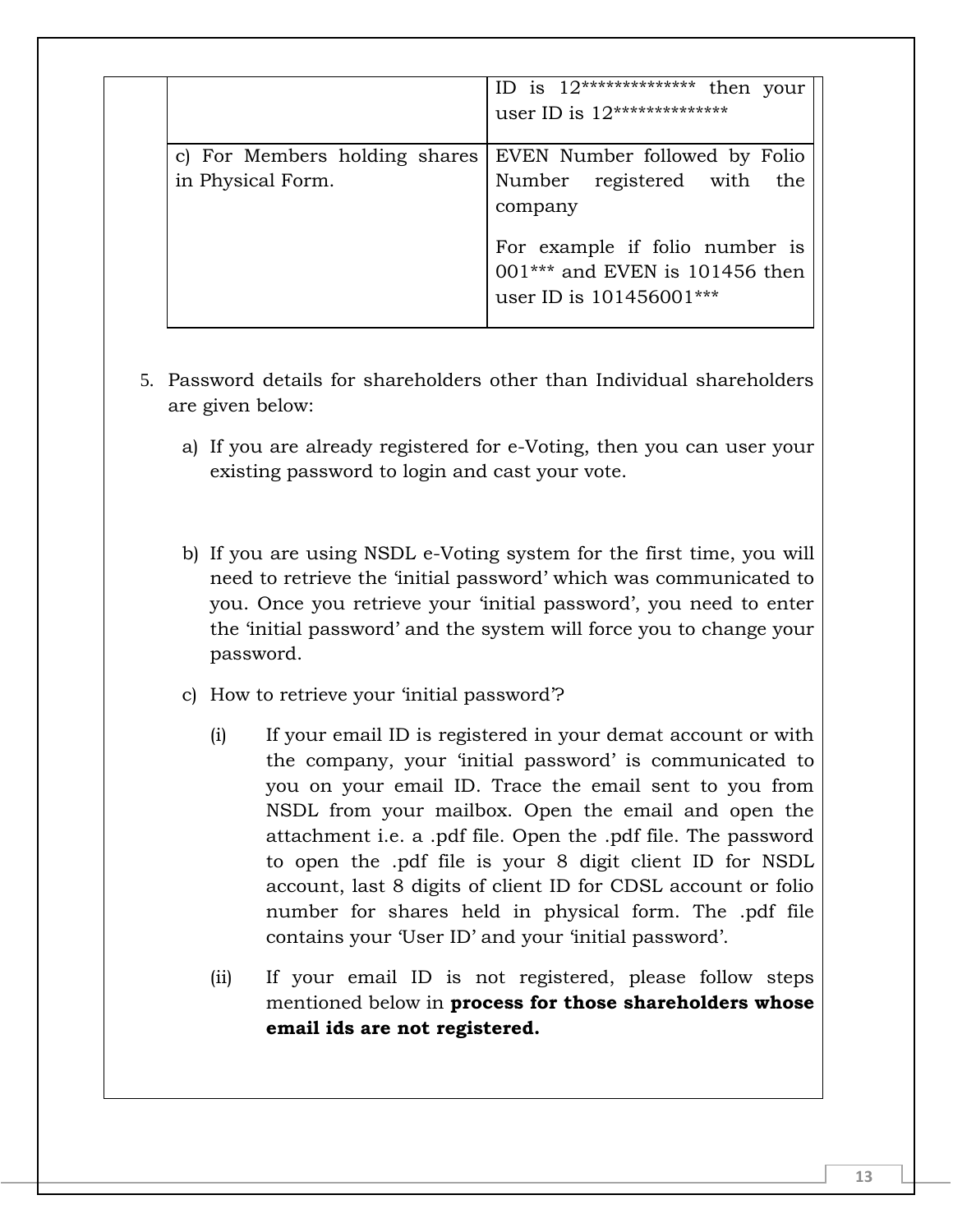- 6. If you are unable to retrieve or have not received the " Initial password" or have forgotten your password:
	- a) Click on "**[Forgot User Details/Password](https://www.evoting.nsdl.com/eVotingWeb/commonhtmls/NewUser.jsp)**?"(If you are holding shares in your demat account with NSDL or CDSL) option available on www.evoting.nsdl.com.
	- b) **[Physical User Reset Password](https://www.evoting.nsdl.com/eVotingWeb/commonhtmls/PhysicalUser.jsp)**?" (If you are holding shares in physical mode) option available on [www.evoting.nsdl.com.](http://www.evoting.nsdl.com/)
	- c) If you are still unable to get the password by aforesaid two options, you can send a request at [evoting@nsdl.co.in](mailto:evoting@nsdl.co.in) mentioning your demat account number/folio number, your PAN, your name and your registered address etc.
	- d) Members can also use the OTP (One Time Password) based login for casting the votes on the e-Voting system of NSDL.
- 7. After entering your password, tick on Agree to "Terms and Conditions" by selecting on the check box.
- 8. Now, you will have to click on "Login" button.
- 9. After you click on the "Login" button, Home page of e-Voting will open.

#### **Step 2: Cast your vote electronicallyon NSDL e-Voting system.**

### **How to cast your vote electronicallyon NSDL e-Voting system?**

- 1. After successful login at Step 1, you will be able to see all the companies "EVEN" in which you are holding shares and whose voting cycle
- 2. Select "EVEN" of company for which you wish to cast your vote during the remote e-Voting period Now you are ready for e-Voting as the Voting page opens.
- 3. Cast your vote by selecting appropriate options i.e. assent or dissent, verify/modify the number of shares for which you wish to cast your vote and click on "Submit" and also "Confirm" when prompted.
- 4. Upon confirmation, the message "Vote cast successfully" will be displayed.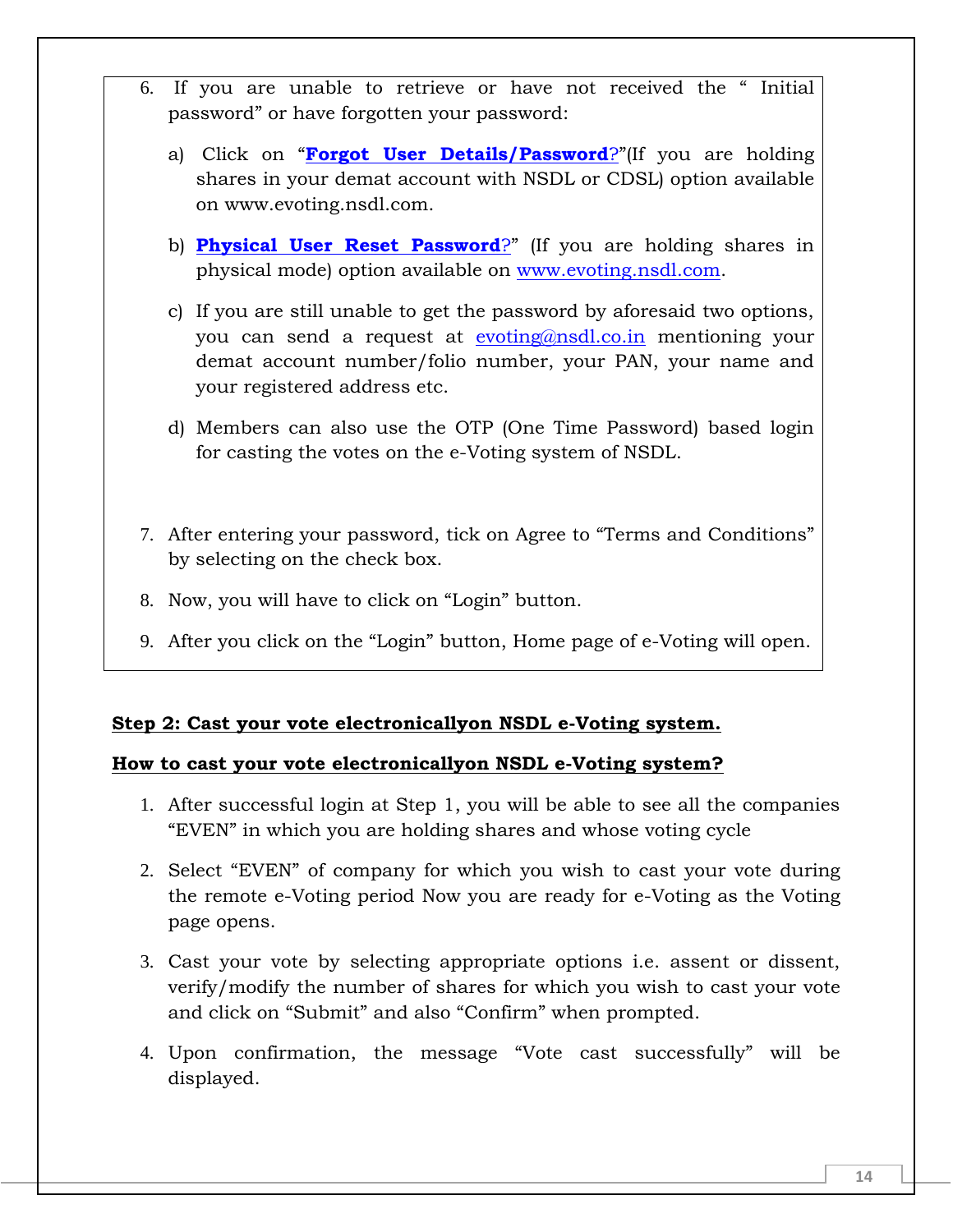- 5. You can also take the printout of the votes cast by you by clicking on the print option on the confirmation page.
- **6.** Once you confirm your vote on the resolution, you will not be allowed to modify your vote.

### **General Guidelines for shareholders**

- 1. Institutional shareholders (i.e. other than individuals, HUF, NRI etc.) are required to send scanned copy (PDF/JPG Format) of the relevant Board Resolution/ Authority letter etc. with attested specimen signature of the duly authorized signatory(ies) who are authorized to vote, to the Scrutinizer by e-mail to csjayminmodi@gmail.com with a copy marked to [evoting@nsdl.co.in.](mailto:evoting@nsdl.co.in)
- 2. It is strongly recommended not to share your password with any other person and take utmost care to keep your password confidential. Login to the e-voting website will be disabled upon five unsuccessful attempts to key in the correct password. In such an event, you will need to go through the "[Forgot User Details/Password?](https://www.evoting.nsdl.com/eVotingWeb/commonhtmls/NewUser.jsp)" or "[Physical User Reset](https://www.evoting.nsdl.com/eVotingWeb/commonhtmls/PhysicalUser.jsp)  [Password?](https://www.evoting.nsdl.com/eVotingWeb/commonhtmls/PhysicalUser.jsp)" option available on www.evoting.nsdl.com to reset the password.
- 3. In case of any queries, you may refer the Frequently Asked Questions (FAQs) for Shareholders and e-voting user manual for Shareholders available at the download section of [www.evoting.nsdl.com](http://www.evoting.nsdl.com/) or call on toll free no.: 1800 1020 990 and 1800 22 44 30 or send a request to [evoting@nsdl.co.in](mailto:evoting@nsdl.co.in)

**Process for those shareholders whose email ids are not registered with the depositories/ company for procuring user id and password and registration of e mail ids for e-voting for the resolutions set out in this notice**:

1. In case shares are held in physical mode please provide Folio No., Name of shareholder, scanned copy of the share certificate (front and back), PAN (self attested scanned copy of PAN card), AADHAR (self attested scanned copy of Aadhar Card) by email to info@rajnishwellness.com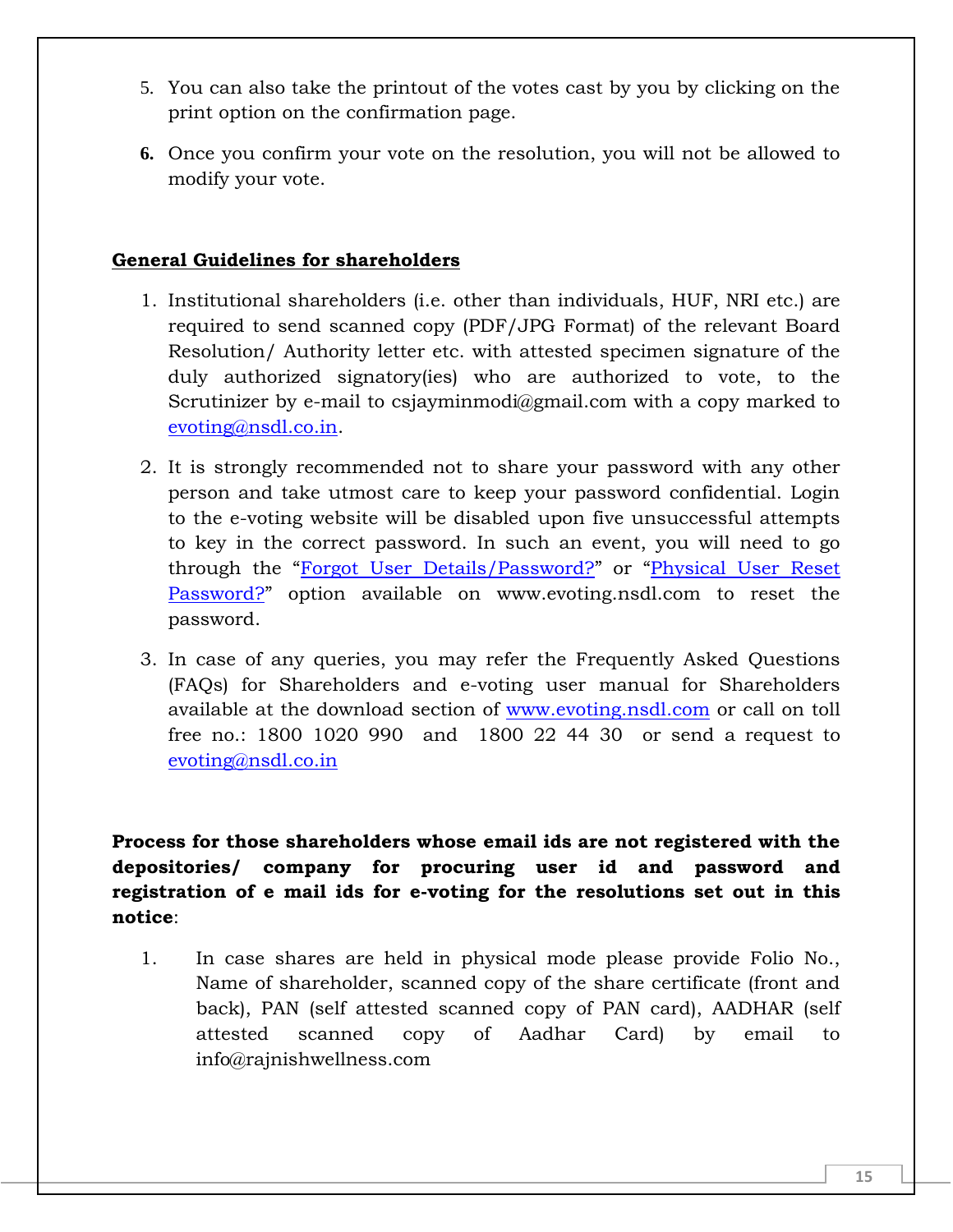2. In case shares are held in demat mode, please provide DPID-CLID (16 digit DPID + CLID or 16 digit beneficiary ID), Name, client master or copy of Consolidated Account statement, PAN (self attested scanned copy of PAN card), AADHAR (self attested scanned copy of Aadhar Card) to info@rajnishwellness.com. If you are an Individual shareholders holding securities in demat mode, you are requested to refer to the login method explained at **step 1 (A**) i.e.

# **Login method for e-Voting for Individual shareholders holding securities in demat mode**.

- 3. Alternatively shareholder/members may send a request to [evoting@nsdl.co.inf](mailto:evoting@nsdl.co.in)or procuring user id and password for e-voting by providing above mentioned documents.
- 4. In terms of SEBI circular dated December 9, 2020 on e-Voting facility provided by Listed Companies, Individual shareholders holding securities in demat mode are allowed to vote through their demat account maintained with Depositories and Depository Participants. Shareholders are required to update their mobile number and email ID correctly in their demat account in order to access e-Voting facility.

Assuring you of our best services,

Regards,

e-Voting support desk

National Securities Depository Limited (**[www.nsdl.co.in](http://www.nsdl.co.in/)**)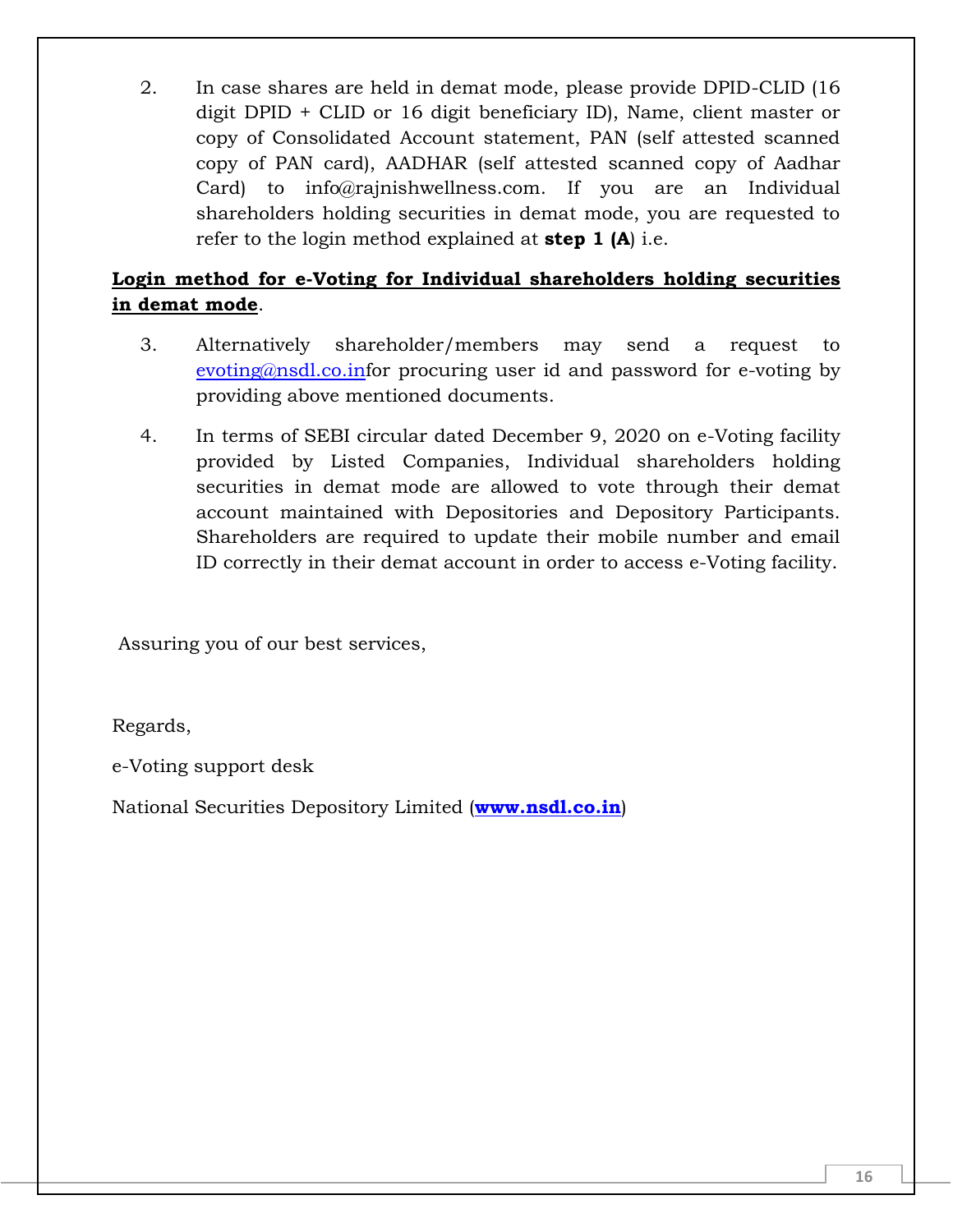### **EXPLANATORY STATEMENT PURSUANT TO SECTION 102 OF THE COMPANIES ACT, 2013**

### **ITEM No. 1**

Presently, the Authorised Share Capital of the Company is 7,00,00,000/- (Rupees Seven Crore only) divided into 70,00,000 (Seventy Lakh) Equity Shares of Rs. 10/- (Rupees Ten only) each.

In order to facilitate issue of bonus shares and for further requirements, if any, it is proposed to increase the Authorised Share Capital to 11,00,00,000 (Eleven Crores Only) divided into 1,10,00,000 (One Crore Ten Lakh) Equity Shares of Rs. 10/- (Rupees Ten only) each.

None of the Directors / Key Managerial Personnel of the Company and their relatives are, in any way, concerned or interested, financially or otherwise, in the resolutions set out at Item Nos. 1 of this Notice except to the extent of their shareholding if any, in the Company.

The Board recommends the special Resolutions set out at Item Nos. 1 of this Notice for approval by the members.

### **ITEM No. 2**

The increase in the Authorised Share Capital as aforesaid would require consequential alteration to the existing Clause V of the Memorandum of Association of the Company. The increase in the Authorised Share Capital and consequential alteration to Clause V of the Memorandum of Association of the Company and issue of bonus equity shares by way of capitalisation of the sums standing to the credit of the securities premium account and/or any other permitted reserves / surplus of the Company, as may be considered appropriate for the purpose of issue of bonus equity shares requires members' approval in terms of Sections 13, 61 and 63 of the Companies Act, 2013 and other applicable statutory and regulatory approvals.

None of the Directors / Key Managerial Personnel of the Company and their relatives are, in any way, concerned or interested, financially or otherwise, in the resolutions set out at Item Nos. 2 of this Notice except to the extent of their shareholding if any, in the Company.

The Board recommends the special Resolutions set out at Item Nos. 2 of this Notice for approval by the members.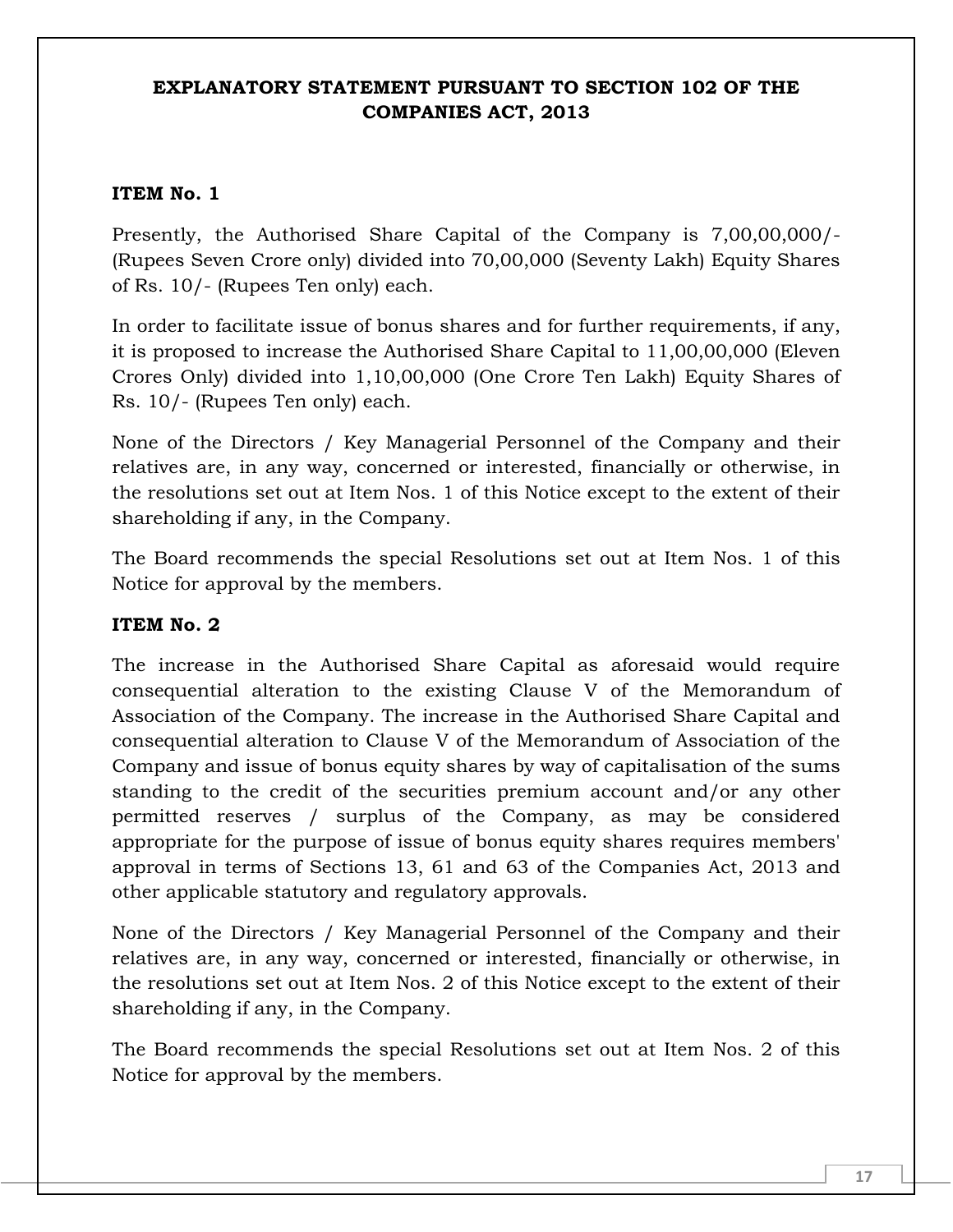#### **ITEM No. 3**

The Board of Directors at its meeting held on November 13, 2021, subject to consent of the members of the Company, approved and recommended issue of bonus equity shares of 10/- (Rupees Ten only) each credited as fully paid-up to eligible members of the Company in the proportion of 5 (Five) new fully paid-up equity share of 10/- (Rupees Ten only) each for every 4 (Four) existing fully paid-up equity share of 10/- (Rupees Ten only) each out of the securities premium account and/or any other permitted reserves / surplus of the Company, as may be considered appropriate.

None of the Directors / Key Managerial Personnel of the Company and their relatives are, in any way, concerned or interested, financially or otherwise, in the resolutions set out at Item Nos. 3 of this Notice except to the extent of their shareholding if any, in the Company.

The Board recommends the special Resolutions set out at Item Nos.3 of this Notice for approval by the members.

**By order of the Board For Rajnish Wellness Limited**

**Sd/- Mr. Rajnishkumar Surendra Prasad Singh Chairman & Managing Director DIN - 07192704**

Date: 13th November, 2021 Place: Mumbai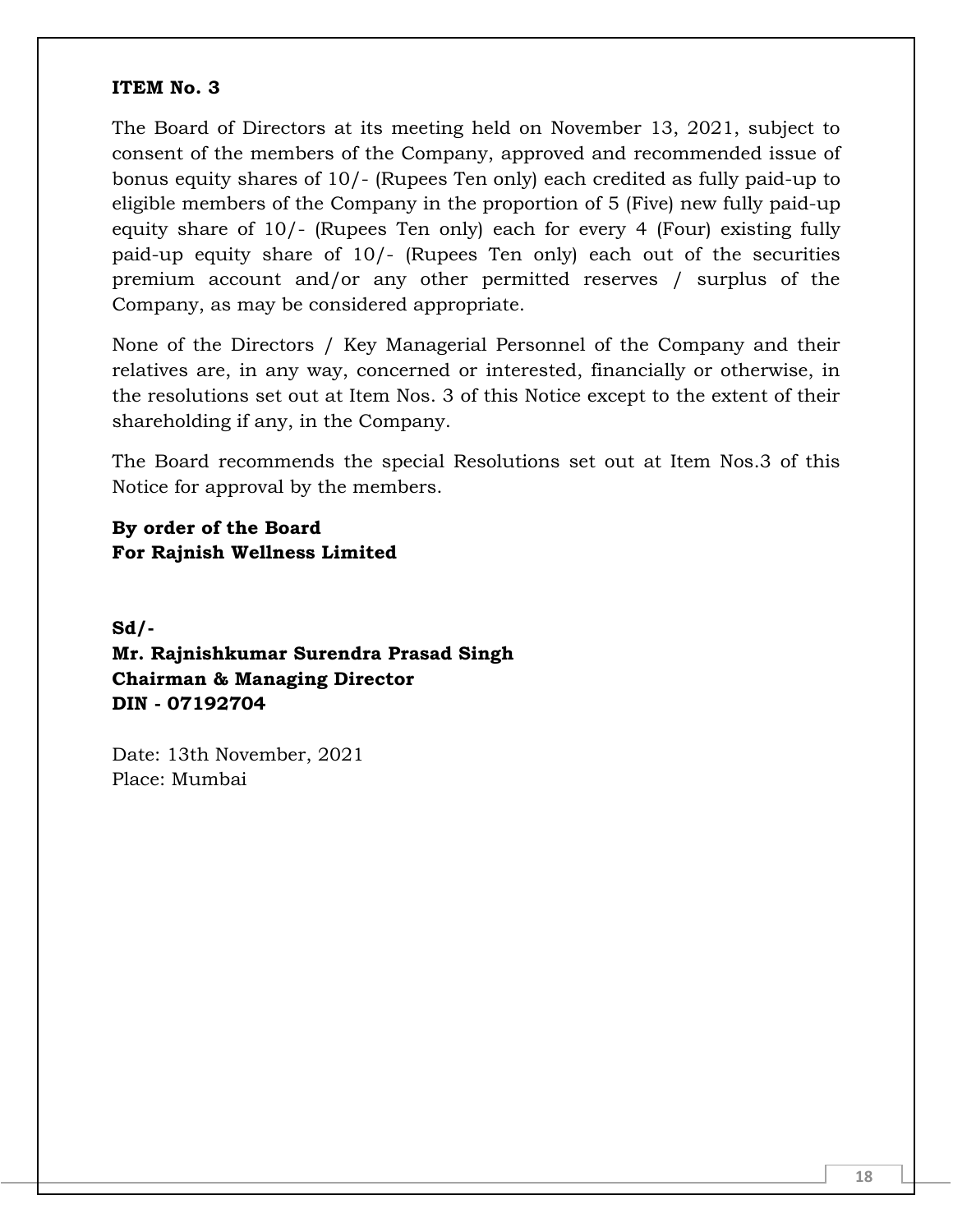CIN:L52100MH2015PLC265526 Registered Plot No. 24, ABCD, Govt. Industrial Estate, Charkop, Kandivali (West), Mumbai – 400 067. Tel: +91-22-23065555 Website[:www.rajnieshwellness.com](http://www.rajnieshwellness.com/) Email: [info@rajnishwellness.com](mailto:info@rajnishwellness.com)

Attendance Slip

To be completed and handed over at the entrance of the meeting.

| Name and Address of Shareholder | Folio No. |
|---------------------------------|-----------|
| No. of Shares                   | Client ID |
|                                 |           |
|                                 |           |

I hereby record my presence at the Extra Ordinary General Meeting of the Company held on Monday 13th December, 2021 at 10.30 am at the registered office of the Company situated at Plot No. 24, ABCD, Govt. Industrial Estate, Charkop, Kandivali (West), Mumbai – 400 067.

Signature of the Shareholder or Proxy

\_\_\_\_\_\_\_\_\_\_\_\_\_\_\_\_\_\_\_\_\_\_\_\_\_\_\_\_\_\_\_\_\_\_\_\_\_\_\_\_\_\_\_\_\_\_\_\_\_

Note: Please fill up this attendance slip and hand it over at the entrance of the meeting hall. Members are requested to bring their copies of the EOGM Notice at the meeting.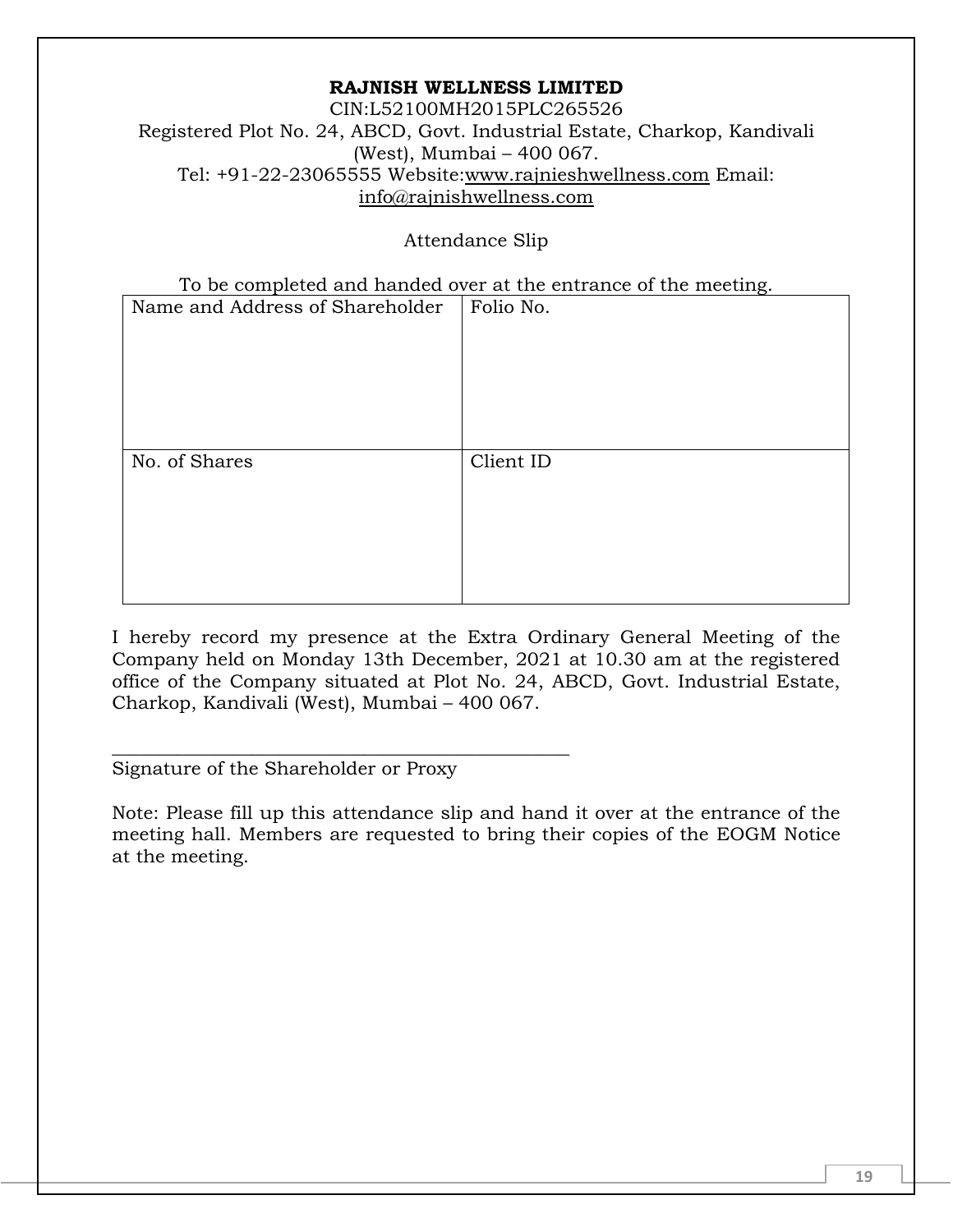CIN:L52100MH2015PLC265526

Registered Plot No. 24, ABCD, Govt. Industrial Estate, Charkop, Kandivali (West), Mumbai – 400 067. Tel: +91-22-23065555 Website[:www.rajnieshwellness.com](http://www.rajnieshwellness.com/) Email: [info@rajnishwellness.com](mailto:info@rajnishwellness.com)

| PROXY FORM             |  |  |  |
|------------------------|--|--|--|
| Name of the Member(S): |  |  |  |
| Registered Address:    |  |  |  |
| $Email -id:$           |  |  |  |
| Folio No. Client ID:   |  |  |  |
| DP ID:                 |  |  |  |
|                        |  |  |  |

I/We being the member (s) of \_\_\_\_\_\_\_\_\_\_\_\_\_\_\_\_\_shares of the above-named Company hereby appoint

| Name:<br>1.                                                                                                                                                                                                                                                   | _or failing him |
|---------------------------------------------------------------------------------------------------------------------------------------------------------------------------------------------------------------------------------------------------------------|-----------------|
| 2 <sub>1</sub><br>Email-id: the contract of the contract of the contract of the contract of the contract of the contract of the contract of the contract of the contract of the contract of the contract of the contract of the contract of the<br>Signature: | or failing him  |

| 3. Name:   |                |
|------------|----------------|
| Address:   |                |
| Email-id:  |                |
| Signature: | or failing him |

As my/our proxy to attend and vote (on a poll) for me/us and on my/our behalf at Extra Ordinary General Meeting of Rajnish Wellness Limited to be held on the Monday 3rd December 2021 At 10.30 am at the registered office of the Company situated at Plot No. 24, ABCD, Govt. Industrial Estate, Charkop, Kandivali (West), Mumbai – 400 067 and at any adjournment thereof in respect of such Resolutions as are indicated below:

|                  | Item No. Resolutions                                               | Optional |         |
|------------------|--------------------------------------------------------------------|----------|---------|
|                  |                                                                    | For      | Against |
| Special Business |                                                                    |          |         |
|                  | Increase in Authorised Share Capital:                              |          |         |
|                  | Alteration to the Capital Clause of the Memorandum of Association: |          |         |
|                  | Issue of Bonus Shares                                              |          |         |

| Affix   |
|---------|
| Revenue |
| Stamp   |
|         |

Note:

(i)This form of proxy in order to be effective should be duly completed and deposited at the registered office of the company not less than 48 hours before the commencement of the meeting.

(ii)For the resolutions explanatory statements and notes please refer to the notice of Extra Ordinary General Meeting.

(iii)It is Optional to put 'X' in the appropriate column against the Resolutions indicated in the Box. If you leave the 'For' or 'Against' column blank against any or all resolution your proxy will be entitled to vote in the manner as he  $\overline{\phantom{a}}$  she thinks appropriate.

(iv)Please complete all details including details of member(s) in the above box before submission.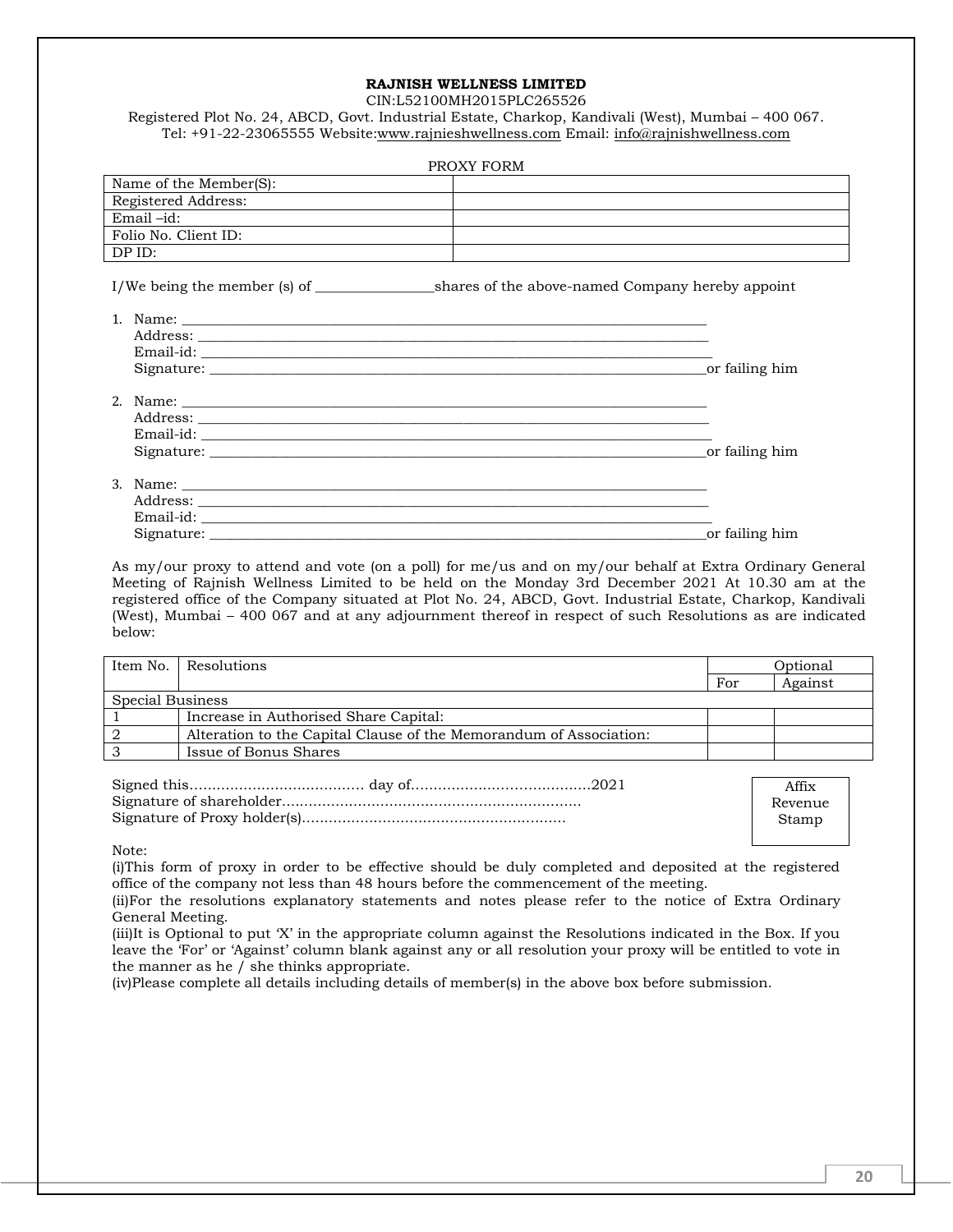CIN:L52100MH2015PLC265526

Registered Plot No. 24, ABCD, Govt. Industrial Estate, Charkop, Kandivali (West), Mumbai – 400 067. Tel: +91-22-23065555 Website[:www.rajnieshwellness.com](http://www.rajnieshwellness.com/) Email: [info@rajnishwellness.com](mailto:info@rajnishwellness.com)

#### Assent/ Dissent Form for Voting on EOGM Resolutions

| 1. Name(s) & Registered Address    |  |
|------------------------------------|--|
| of the sole / first named          |  |
| member                             |  |
| 2. Name(s) of the Joint-Holder(s): |  |
| (i f any)                          |  |
| 3.                                 |  |
| i)Registered Folio No:             |  |
| ii)DPID No & Client ID No.         |  |
| (Applicable to members holding)    |  |
| shares dematerialized form)        |  |
| 4. Number of Shares(s) held        |  |

I/ We hereby exercise my/our vote in respect of the following resolutions to be passed for the business stated in the Notice of General Meeting held on the Monday 13th December 2021 At 10.30 am at the registered office of the Company situated at Plot No. 24, ABCD, Govt. Industrial Estate, Charkop, Kandivali (West), Mumbai – 400 067 by conveying my/ our assent or dissent to the resolutions by placing tick  $(\sqrt{})$  mark in the appropriate box below:

|                  | Item No Resolutions                                   | Optional |         |
|------------------|-------------------------------------------------------|----------|---------|
|                  |                                                       | For      | Against |
| Special Business |                                                       |          |         |
|                  | Increase in Authorised Share Capital:                 |          |         |
|                  | Alteration to the Capital Clause of the Memorandum of |          |         |
|                  | Association:                                          |          |         |
|                  | Issue of Bonus Shares                                 |          |         |

Place

Date Signature of the Shareholder Authorized Representative